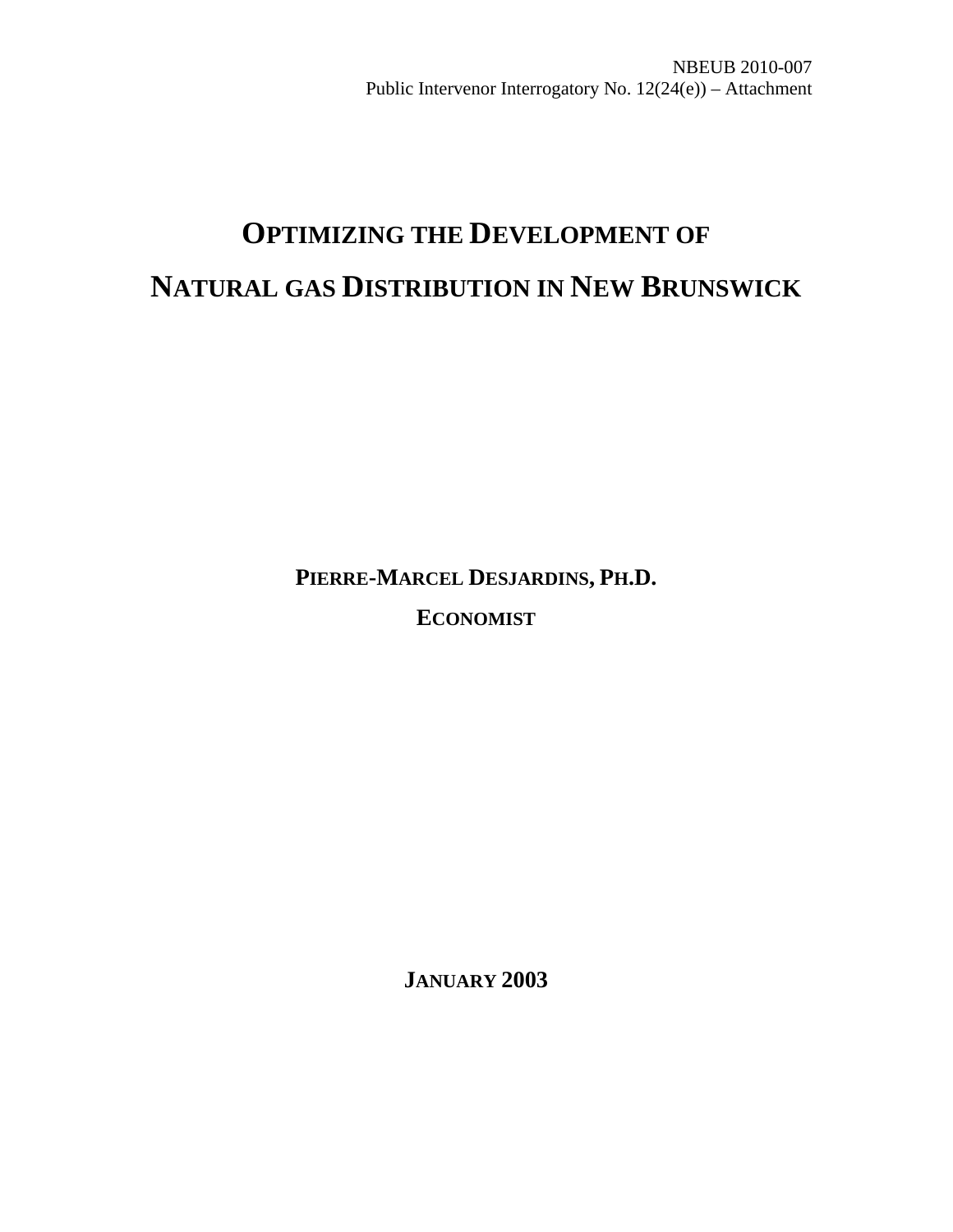#### **1. INTRODUCTION: THE NEW BRUNSWICK SITUATION**

Natural gas has recently become available for distribution to commercial and residential customers in New Brunswick. Enbridge Gas New Brunswick (EGNB) is the province's local distribution company (LDC) and has invested in excess of \$100 million to make natural gas available for retail sales. At present, however, results have failed to meet expectations. While initial projections called for 8,200 customers by the end 2002, instead there were only approximately 1100. This paper's objective is to look at the situation and consider whether an alternative industry model could enhance the growth of New Brunswick's natural gas distribution sector.

 In New Brunswick, the chosen approach for gas distribution is that of an "unbundled" model<sup>1</sup>. This is an experimental model, never before tested in a "greenfield" (or undeveloped) market like New Brunswick's. The unbundled approach restricts the LDC to distributing gas and forbids it from selling directly to customers. Other economic agents have the task of signing up customers, supplying the gas, converting or supplying and installing equipment as well as providing after sale service. EGNB has thus brought gas to neighbourhoods, but its growth – and consequently that of the province's natural gas distribution sector – is dependent on marketers for the sale of gas and on heating ventilation and air conditioning (HVAC) contractors for the sale and installation of equipment.

 The model has merits, at least theoretically. One of its principal objectives is to try to foster increased competition. However, as we will see, the model also has major disadvantages, especially in a market in its infancy stage. Facts demonstrate that the model constitutes a barrier to the sector's development. Indeed, its complicated structure seems to be extremely confusing for consumers, a confusion that may lead to frustration and thus create another unnecessary barrier. In section 2, we will present a brief quantitative analysis of New Brunswick's energy sector, based on the most recent data

 $\overline{a}$ 

<sup>&</sup>lt;sup>1</sup> New Brunswick and the state of Georgia are the only jurisdictions in North America where consumers do not have access to natural gas from the utility. However, in face of mounting criticism and public complaints about natural gas deregulation, the State of Georgia significantly reformed the natural gas legislative framework in April 2002 by adopting the Natural Gas Consumers' Relief Act (HB 1568).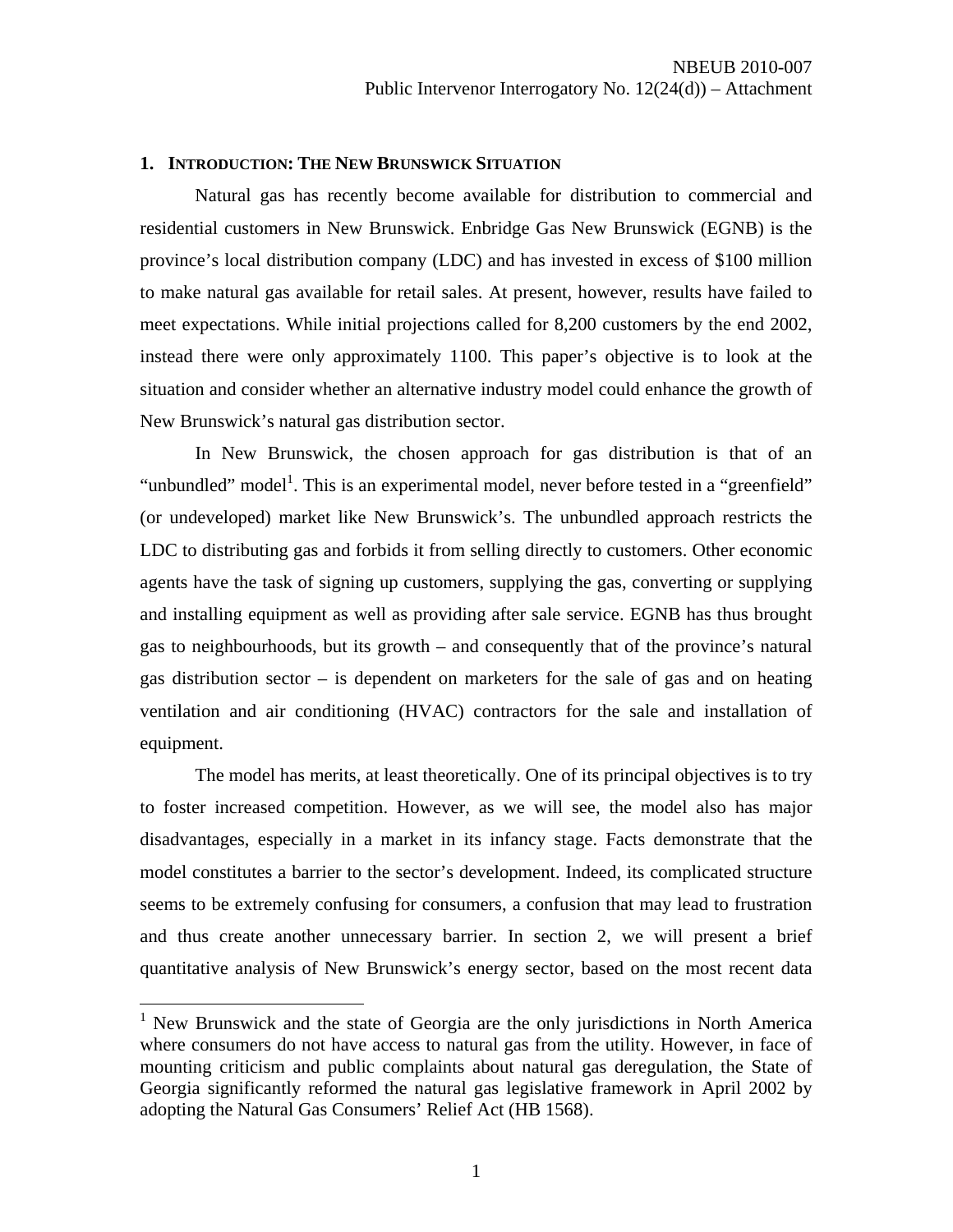available from Statistics Canada. Section 3 discusses policy issues. It is followed by a conclusion.

#### **2. NEW BRUNSWICK'S ENERGY SECTOR: A QUANTITATIVE OVERVIEW**

An overview of New Brunswick's energy sector yields very interesting results. Using most recent Statistics Canada data (see Tables 1-16 in Appendix 1), we first find that in most categories, New Brunswick is lumped with other Atlantic provinces. A notable exception is electricity. This lumping together of New Brunswick with the other Atlantic provinces is in part due to the small size of the four provinces' markets. However, another important factor is most probably at play – confidentiality considerations on the part of Statistics Canada. When only one or a few players "dominate" a sector, confidentiality of data becomes a problem for statistical agencies. This is probably the case in most of the region's energy sub-fields. Electricity being a regulated natural monopoly, data is generally widely distributed, eliminating the confidentiality obstacle. From this, we can safely assume that Atlantic Canada's energy sector, including New Brunswick's, has very few important players, a situation which could be described as being an oligopoly. From this, one could further assume that any additional player would greatly enhance competition<sup>2</sup>.

A more detailed analysis confirms this scenario. While we need, in all cases but that of electricity, to perform our analysis for the four Atlantic provinces as a whole, the results are nonetheless revealing. For seven energy sub-markets, we have compared Atlantic Canada and all of the other Canadian provinces to the national average based on two references. The first is the size of each sub-market as a ratio of gross domestic product. The second is the size of those same energy sub-markets on a per capita basis. We use those two references to gain a broader picture since economic activity and

<sup>&</sup>lt;sup>2</sup> To support our statement, we can make reference to recent legislation adopted in Georgia which, referring to the energy sub-market of natural gas states that, "market conditions are considered non-competitive if three or fewer marketers are supplying more than 90 percent of the customers in any of the state's nine delivery zones." (Quinn, Matthew C., "PSC studies rules to cap gas prices", *The Atlanta Journal and Constitution.* September 13, 2002, page 1F).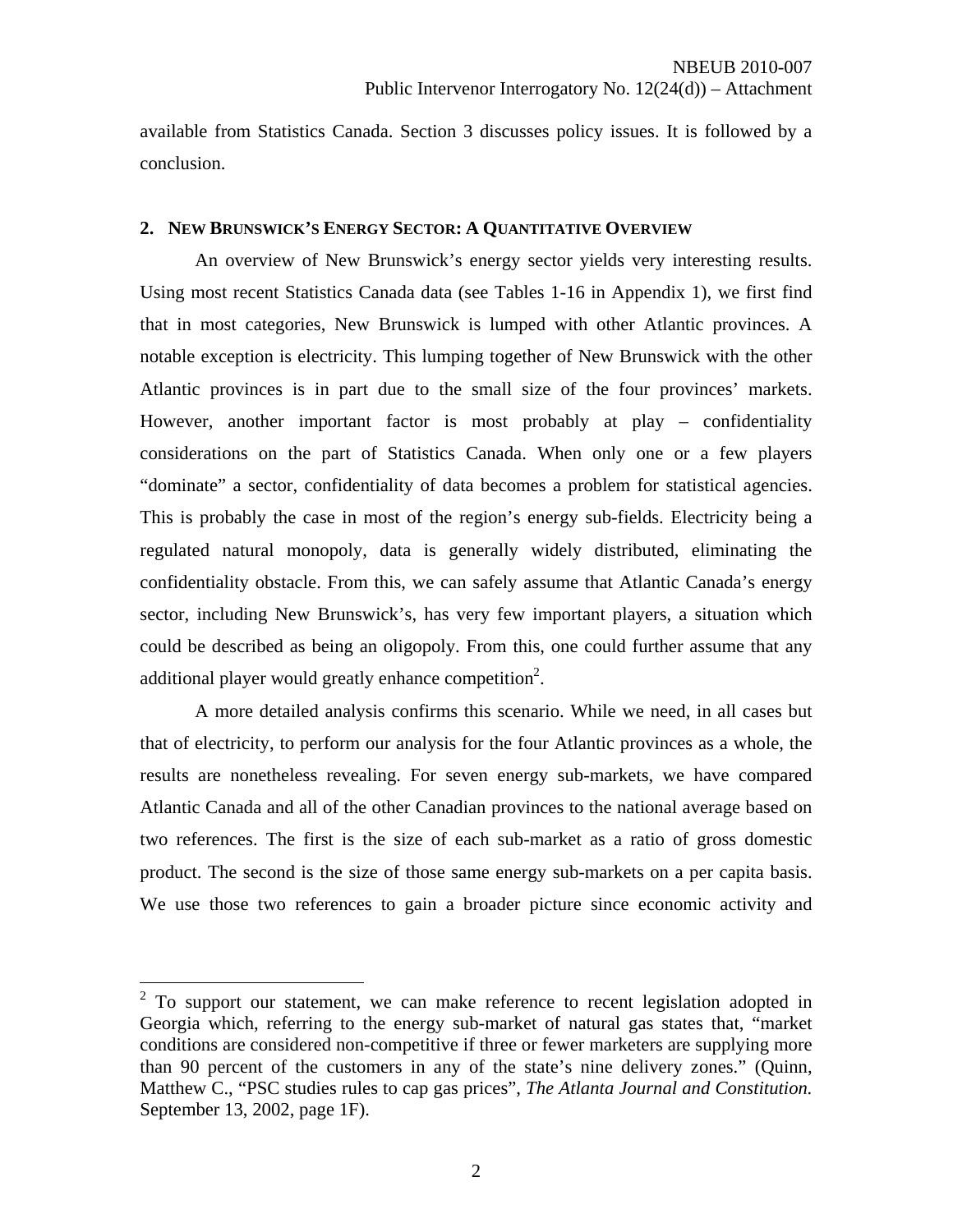population can both affect energy usage. The analysis is performed for the years 1989 to 2001.

Our first energy sub-market is refined petroleum products as measured by the value of domestic sales (Tables 1 and 2). The region's high dependence on this energy sub-market is striking. Only Québec, at a much lower rate than Atlantic Canada, is above the national average. As measured as a ratio of gross domestic product, the region's dependence on this energy source is between four and five-and-a-half times above the national average. If we use population as the reference, the dependency falls to between three and four times the national average.

The second energy sub-market is refined petroleum products sales – stove and kerosene (Tables 3 and 4). The results follow the previous pattern, although the dependency level is lower and Québec has for some years been relatively more dependent than Atlantic Canada. The reduction of Manitoba's dependency is also noteworthy.

The region's relative dependency on refined petroleum products – heavy fuel oil (Tables 5 and 6) is very important. As measured as a ratio of gross domestic product, the region's relative dependency is between six and eight times the national average. As measured as a ratio of population, the relative dependency is between four and six times the national average. Again, with the exception of a few years for British Columbia, Québec is the only other region above the national average.

The results are radically different for natural gas, whether measured by direct sales (Tables 7 and 8), sales to residential customers (Tables 9 and 10), sales to commercial customers (Tables 11 and 12) or sales to industrial customers (Tables 13 and 14). In all cases, Atlantic Canada is found at the lowest end of the dependency spectrum. Provinces with the highest degree of dependency vary, but are generally western provinces or Ontario. This is consistent with the fact that natural gas has only recently become available on the east coast.

Finally, for electricity generation, we have results by province (Tables 15 and 16). New Brunswick is one of the leading provinces, both relative to the province's gross domestic product and to the province's population. Only Newfoundland and Labrador and, for most years, Manitoba generate relatively more energy.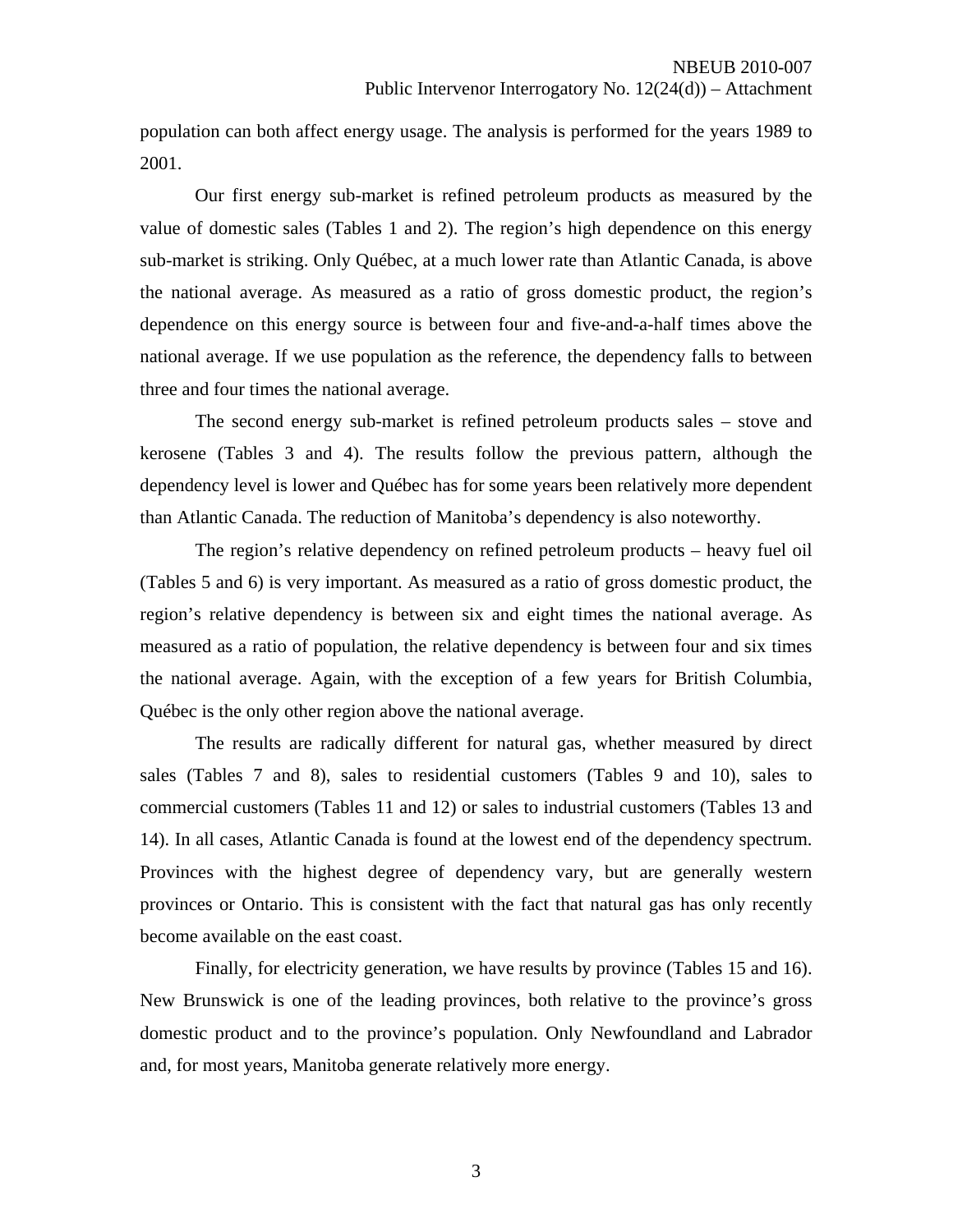From this overall picture, a general trend emerges: the province/region is relatively dependent on energy sources other than natural gas, compared to other Canadian provinces.

#### **3. POLICY ISSUES**

A first question we need to answer is whether growth of New Brunswick's natural gas distribution is a worthy policy objective. To answer this question, one also has to answer another question: is a diversity of energy sources a worthy policy objective? Three factors lead us to answer yes to both questions. First, diversity is a form of insurance. If the province were ever to experience any kind of challenge from a given energy source, diversity would make meeting that challenge easier. Second, if we rightly feel that one must analyse the energy sector as a whole with various energy sources regularly being substitutes, then greater diversity of energy sources translates into increased competition – a positive scenario for consumers. Third, by comparing ourselves to other provinces, we see that our energy sources are indeed not as diversified as most other jurisdictions.

One must then ask whether the situation that the natural gas sector is facing warrants further policy considerations. In this case, we find that the unbundled model has hampered the sector's development. The economic agent which has invested the most in the sector is not allowed to take all measures to bring about the sector's growth. To further analyse the issue, we need to have a closer look at the economic incentives for the various economic agents.

*The LDC*: With its significant investment, EGNB's interest lies in expanding the market. Economic incentives should therefore lead it to take all measures at its disposal to bring growth to the sector. At present, EGNB is limited in the actions it can take. As for the danger of the LDC using its "monopoly position" to "abuse" consumers, its incentive to increase the size of the market should be sufficient to limit such actions. Only if the natural gas sector were large enough to generate an interesting return on investment could the LDC, at least theoretically, start considering such actions. At such a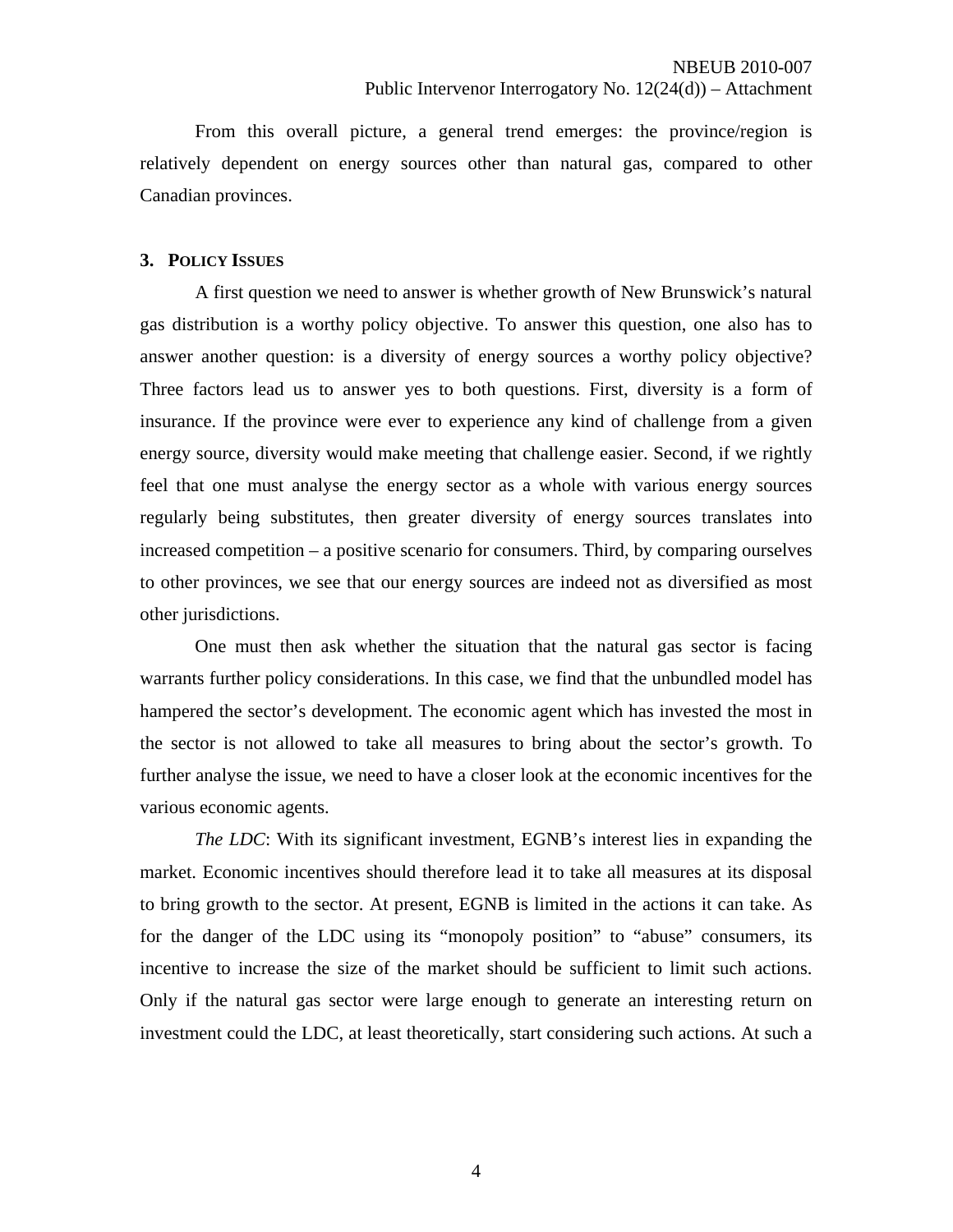time, additional regulatory oversight could be considered<sup>3</sup>. Until such a "mature" market is developed, sector growth would benefit from greater flexibility for the LDC. Finally, if faster growth is not achieved, allowing for recovery of costs and a reasonable return on investment, one could seriously ask whether the LDC may need to postpone or even cancel future investment. We must also recognize that those investments have an economic impact that should not be underestimated.

*The marketers:* Marketers should, at least theoretically, have an incentive to work towards the development of the sector: profit margins are thin and important volumes are required to provide a reasonable return. However at this time, it appears that at least some of the marketers are not as aggressive in the sector's development as is required to grow a new business. From a broader corporate perspective, the marketers may consider that the investments required to fully develop New Brunswick's natural gas sector are too high when compared to the net gain they can generate. In fact, it does seem that most if not all marketers simply do not have sufficient economic incentive to dedicate the resources necessary to develop the sector. Incentive, or rather the lack of it, could at least partly explain the sector's lacklustre performance. Indeed, the marketers could be much more comfortable in managing a mature sector.

This would be consistent with a scenario where the LDC plays a greater role in bringing the sector to a more mature level. Such a scenario is also consistent with the model used in virtually every jurisdiction in North America, where consumers have access to gas from both the LDC and marketers. Further, the verdict is not very positive for Georgia, the only other jurisdiction in North America which has adopted the unbundled model:

> [In the United States,] only in Georgia are consumers required to choose a gas marketer or be assigned to one, the study [by the National Center for Appropriate Technology] noted. In other states, consumers had the option of staying with the longtime monopoly supplier.

> That, according to the study, was one of the major defects in Georgia's 1997 deregulation law that covered 1.5 million homes and

 $\overline{a}$ 

<sup>3</sup> Note that by considering alternative energy sources as substitutes, natural gas consumers could always transfer to those other sources. The cost of this transfer, in a sense, constitutes the extent of the LDC's "monopoly" power.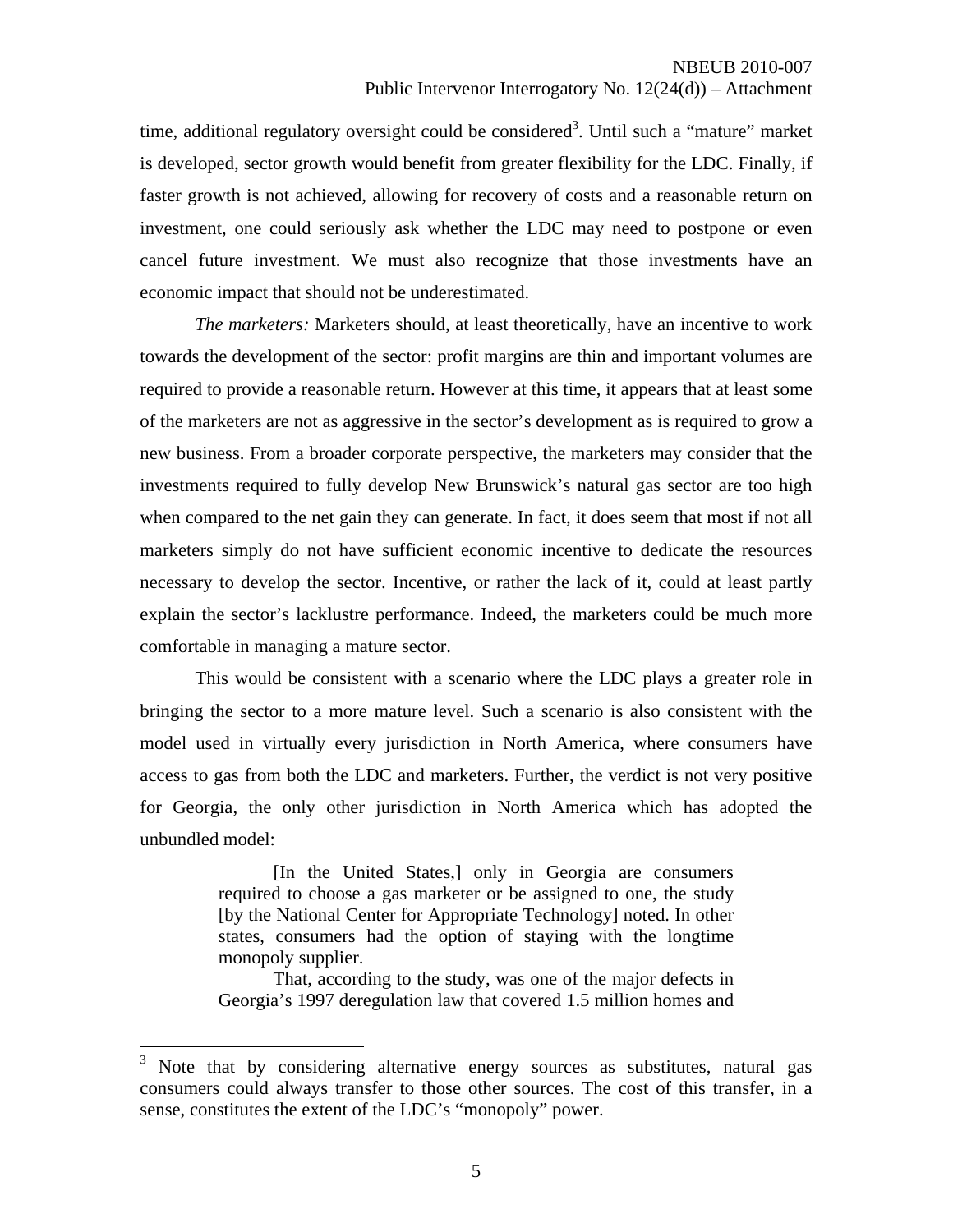businesses that receive natural gas from Atlanta Gas Light Co.'s pipeline system.

"This requirement resulted in a situation marked by confusion, complaints, unexpectedly high prices, an unprecedented number of disconnections, high (past-due bills), large-scale public dissatisfaction, and finally, corrective actions by the state's governor and legislature," the study noted.

> (Quinn, Matthew C., "Study Condemns Georgia Gas Deregulation", *The Atlanta Journal and Constitution,*  September 18, 2002)

*Heating, Ventilation and Air Conditioning ("HVAC") contractors:* For these contractors, natural gas is a new venture. Their economic incentive may not be significant enough for them to contribute significantly to the growth of the sector. Most of them are small businesses with limited resources and may simply want natural gas as "another service" offered to clients. Such a position, which has an economic rationale, may translate into a situation where HVAC contractors do not have any incentive to be "ahead of the curve" and have excess capacity for the service of natural gas clients. This could translate into periodic – if not consistent – shortages of service personnel, equipment, etc.

*"Players" in alternative energy sources:* Competitors selling alternative energy sources have little incentive in seeing the natural gas distribution sector develop. Considering the energy sector as a whole, this will translate into increased competition which economic theory suggests should lead to lower profits. An interesting scenario pertains to NB Power. New Brunswick Natural Resources Minister Volpé recently indicated that the electricity company's move to lower the level of consumption through pricing was aimed at decreasing demand and, therefore, the company's use of more costly means of production. Based on that, we can make the following assumption. With a bigger natural gas consumption sector, reduced demand for NB Power-generated electricity will indeed allow the company to decrease its dependency on its most costly sources of production, thus allowing a reduction of its average cost of production. Furthermore, it will decrease the need for investment to increase electricity production capacity, at a time when such a scenario may be beneficial for the company's financial profile. This would benefit New Brunswick as a whole.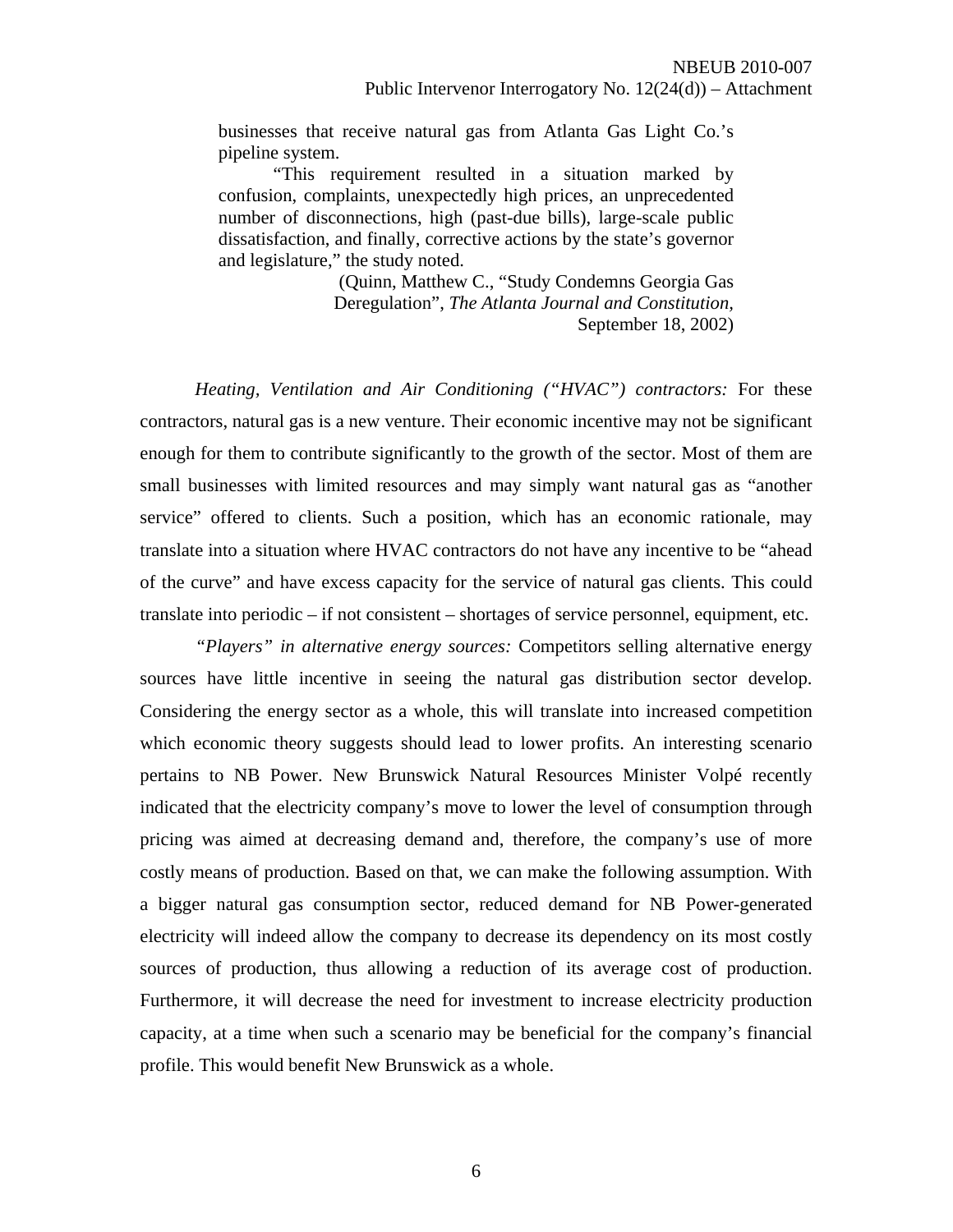### **4. CONCLUSION**

 $\overline{a}$ 

To conclude this paper analysing some impediments to the growth of New Brunswick's natural gas sector, we can state that at this stage in the sector's development, the LDC should be given much greater flexibility to allow the sector to develop to its full potential. This would increase the actors "on the ground" (i.e. in addition to marketers and HVAC) directly involved in increasing the number of natural gas customers, whether at the residential, commercial or industrial levels. We have also demonstrated that no stakeholder has greater incentive to increase the size of the sector than the LDC, a fact which should lead to a more rapid increase of the size of the sector. Once the sector has matured, consideration could then be given to regulating the LDC's position<sup>4</sup>. Until that point, an analysis of economic incentives indicates that it would not be in the LDC's interest to use its monopolistic powers, assuming such powers exist, to "take advantage" of its customers.

<sup>&</sup>lt;sup>4</sup> We need to reiterate the fact that we are not proposing the reduction of "players" in the sector. We are rather proposing the elimination of barriers limiting the scope of activities for the LDC. Consequently, with respect to retail sale of gas and the sale and installation of equipment, the LDC would never be in a monopolistic position. In fact, our proposal would increase competition for those activities.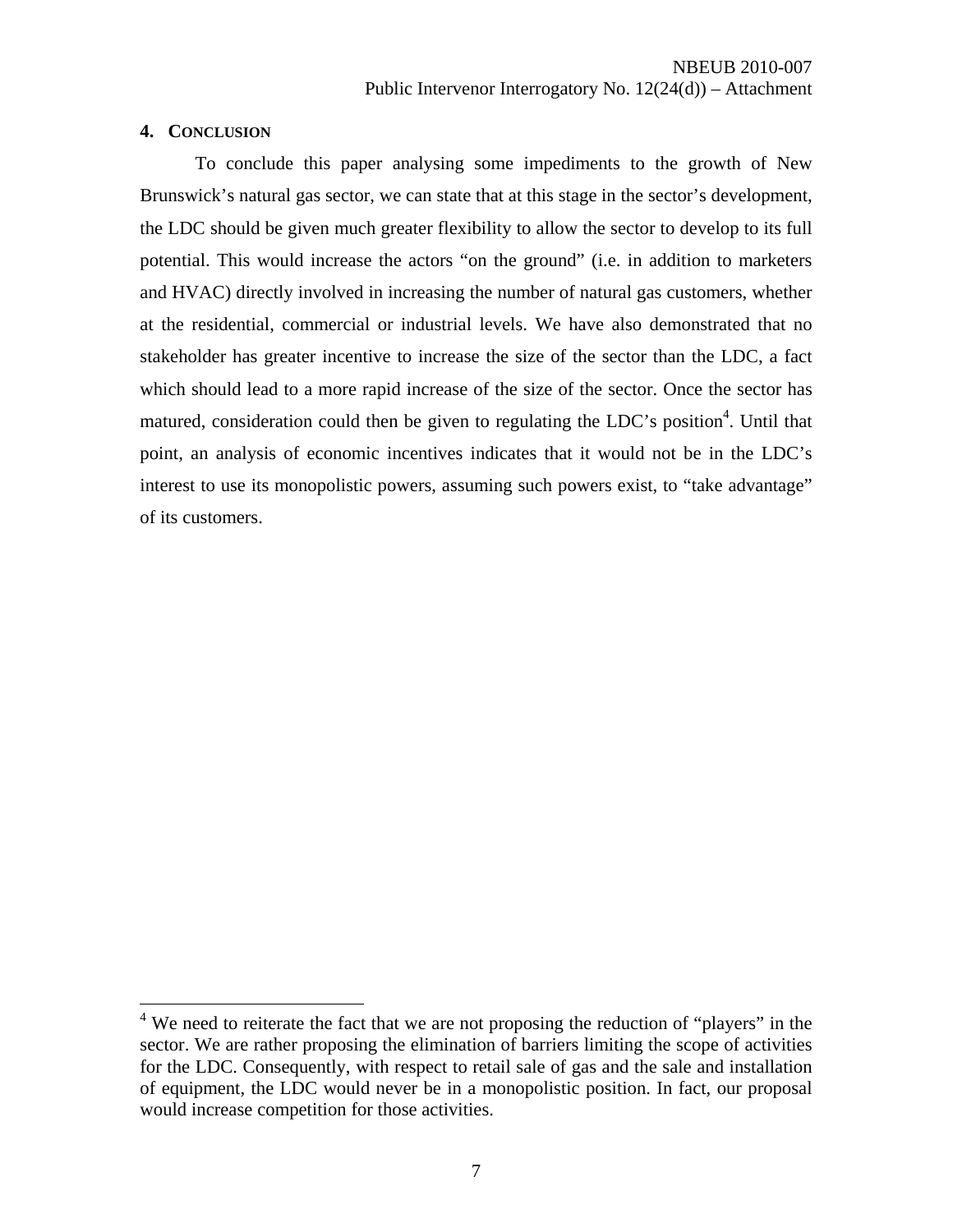## **APPENDIX 1: DATA**

|                                                                     | Table 1: Refined petroleum products domestic sales by province ('000 cubic metres / |        |         |          |       |      |      |       |  |  |  |
|---------------------------------------------------------------------|-------------------------------------------------------------------------------------|--------|---------|----------|-------|------|------|-------|--|--|--|
| gross domestic product in million $\hat{\mathbf{S}}$ ) Canada = 100 |                                                                                     |        |         |          |       |      |      |       |  |  |  |
| Year                                                                | Atlantic                                                                            | Québec | Ontario | Manitoba | Sask. | Alta | B.C. | Cnd   |  |  |  |
| 1989                                                                | 431,4                                                                               | 150,1  | 68,7    | 23,4     | 26,8  | 7,8  | 56,3 | 100,0 |  |  |  |
| 1990                                                                | 468,4                                                                               | 144,4  | 67,4    | 21,9     | 28,5  | 8,8  | 55,6 | 100,0 |  |  |  |
| 1991                                                                | 493,9<br>143,0<br>61,9<br>22,9<br>27,6<br>100,0<br>8,0<br>56,2                      |        |         |          |       |      |      |       |  |  |  |
| 1992                                                                | 149,8<br>21,2<br>498,8<br>61,6<br>18,8<br>5,8<br>48,8<br>100,0                      |        |         |          |       |      |      |       |  |  |  |
| 1993                                                                | 477,2                                                                               | 149,4  | 66,5    | 16,9     | 18,6  | 7,4  | 47,7 | 100,0 |  |  |  |
| 1994                                                                | 481,9                                                                               | 153,1  | 68,9    | 21,6     | 21,2  | 10,6 | 30,1 | 100,0 |  |  |  |
| 1995                                                                | 503,4                                                                               | 158,4  | 64,3    | 21,1     | 19,2  | 8,0  | 31,4 | 100,0 |  |  |  |
| 1996                                                                | 472,5                                                                               | 159,0  | 73,3    | 22,1     | 17,8  | 8,8  | 32,2 | 100,0 |  |  |  |
| 1997                                                                | 557,9                                                                               | 159,7  | 64,9    | 14,4     | 16,9  | 9,4  | 31,0 | 100,0 |  |  |  |
| 1998                                                                | 570,2                                                                               | 162,0  | 60,0    | 17,6     | 15,3  | 8,5  | 31,8 | 100,0 |  |  |  |
| 1999                                                                | 540,3                                                                               | 164,1  | 62,0    | 18,8     | 14,6  | 6,0  | 36,0 | 100,0 |  |  |  |
| 2000                                                                | 529,6                                                                               | 162,9  | 66,3    | 18,4     | 13,0  | 6,5  | 39,1 | 100,0 |  |  |  |
| 2001                                                                | 550,7                                                                               | 169,2  | 60,9    | 15,2     | 10,1  | 4,4  | 42,6 | 100,0 |  |  |  |
|                                                                     | Source: Statistics Canada, Catalogue 57-601                                         |        |         |          |       |      |      |       |  |  |  |

Table 2 : Refined petroleum products domestic sales by province ('000 cubic metres / per capita) Canada = 100

| Year | Atlantic | Québec                                      | Ontario | Manitoba | Sask. | Alta | B.C. | Cnd   |
|------|----------|---------------------------------------------|---------|----------|-------|------|------|-------|
| 1989 | 309,2    | 133,8                                       | 78,5    | 20,5     | 21,8  | 8,7  | 55,2 | 100,0 |
| 1990 | 338,7    | 129,1                                       | 75,3    | 19,5     | 24,4  | 10,3 | 54,6 | 100,0 |
| 1991 | 367,8    | 128,9                                       | 68,6    | 20,2     | 23,9  | 9,2  | 56,4 | 100,0 |
| 1992 | 373,9    | 135,5                                       | 67,6    | 16,8     | 18,1  | 6,7  | 49,6 | 100,0 |
| 1993 | 357,4    | 133,9                                       | 71,9    | 14,7     | 16,8  | 8,9  | 49,5 | 100,0 |
| 1994 | 355,8    | 136,8                                       | 74,5    | 18,8     | 19,4  | 13,0 | 31,0 | 100,0 |
| 1995 | 375,3    | 140,9                                       | 69,9    | 18,2     | 18,1  | 9,7  | 31,7 | 100,0 |
| 1996 | 347,3    | 140,3                                       | 79,1    | 19,6     | 18,0  | 11,0 | 32,0 | 100,0 |
| 1997 | 402,5    | 140,4                                       | 70,3    | 12,8     | 16,4  | 12,0 | 30,4 | 100,0 |
| 1998 | 422,0    | 144,4                                       | 65,8    | 15,8     | 14,4  | 10,4 | 30,3 | 100,0 |
| 1999 | 406,8    | 146,2                                       | 68,2    | 16,4     | 13,4  | 7,4  | 33,7 | 100,0 |
| 2000 | 397,8    | 143,6                                       | 70,9    | 15,8     | 12,4  | 9,0  | 35,8 | 100,0 |
| 2001 | 415,4    | 149,5                                       | 64,6    | 13,3     | 9,4   | 6,2  | 38,9 | 100,0 |
|      |          | Source: Statistics Canada, Catalogue 57-601 |         |          |       |      |      |       |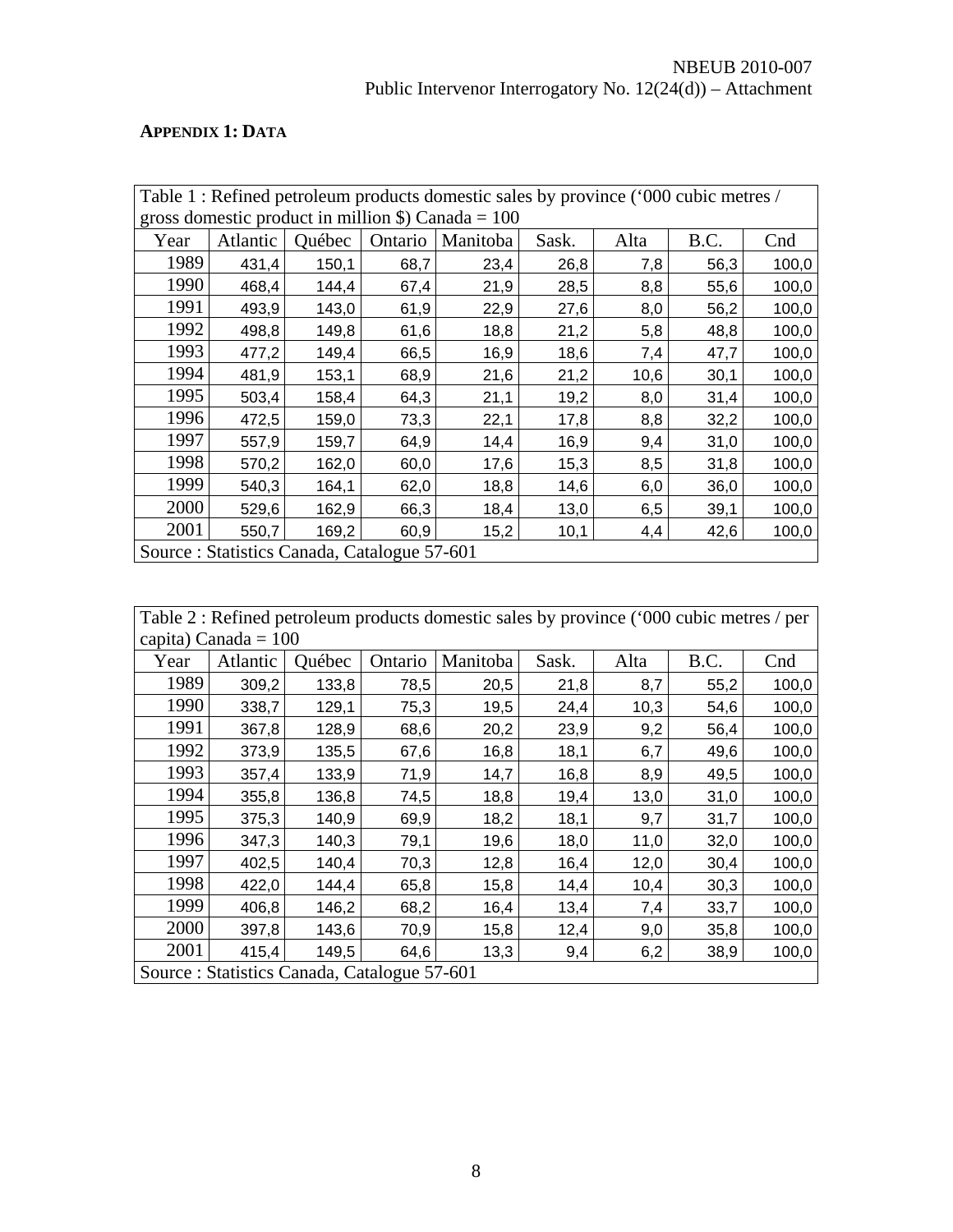|                                                                           | Table 3 : Refined petroleum products sales by province – stove and kerosene ('000 of |        |         |          |       |      |      |       |  |  |
|---------------------------------------------------------------------------|--------------------------------------------------------------------------------------|--------|---------|----------|-------|------|------|-------|--|--|
|                                                                           | cubic metres / gross domestic product in million \$) Canada = $100$                  |        |         |          |       |      |      |       |  |  |
| Year                                                                      | Atlantic                                                                             | Québec | Ontario | Manitoba | Sask. | Alta | B.C. | Cnd   |  |  |
| 1989                                                                      | 278,6                                                                                | 107,1  | 45,8    | 203,2    | 302,4 | 39,7 | 92,4 | 100,0 |  |  |
| 1990                                                                      | 290,4                                                                                | 145,2  | 40,6    | 131,0    | 237,8 | 32,4 | 64,8 | 100,0 |  |  |
| 1991<br>266,3<br>141,6<br>232,9<br>134,3<br>33,3<br>63,7<br>100,0<br>41,0 |                                                                                      |        |         |          |       |      |      |       |  |  |
| 1992<br>143,2<br>282,7<br>43,8<br>249,0<br>28,7<br>100,0<br>171,0<br>41,8 |                                                                                      |        |         |          |       |      |      |       |  |  |
| 1993                                                                      | 288,8                                                                                | 152,1  | 37,0    | 71,0     | 243,2 | 43,2 | 59,6 | 100,0 |  |  |
| 1994                                                                      | 324,7                                                                                | 164,3  | 39,2    | 33,1     | 158,0 | 24,5 | 57,1 | 100,0 |  |  |
| 1995                                                                      | 282,5                                                                                | 182,2  | 33,1    | 65,7     | 67,0  | 20,8 | 58,6 | 100,0 |  |  |
| 1996                                                                      | 245,0                                                                                | 170,4  | 37,2    | 72,8     | 93,3  | 25,8 | 67,3 | 100,0 |  |  |
| 1997                                                                      | 242,9                                                                                | 161,9  | 44,0    | 67,9     | 80,8  | 28,3 | 58,8 | 100,0 |  |  |
| 1998                                                                      | 229,5                                                                                | 206,3  | 40,7    | 77,6     | 96,2  | 24,2 | 46,7 | 100,0 |  |  |
| 1999                                                                      | 224,2                                                                                | 221,2  | 41,6    | 47,1     | 85,1  | 18,3 | 46,0 | 100,0 |  |  |
| 2000                                                                      | 219,6                                                                                | 239,5  | 38,2    | 53,9     | 81,6  | 17,5 | 44,6 | 100,0 |  |  |
| 2001                                                                      | 237,5                                                                                | 203,7  | 42,3    | 58,0     | 96,8  | 27,1 | 51,3 | 100,0 |  |  |
|                                                                           | Source: Statistics Canada, Catalogue 57-601                                          |        |         |          |       |      |      |       |  |  |

Table 4 : Refined petroleum products sales by province – stove and kerosene ('000 of cubic metres / per capita) Canada =

| $c$ ubic filcucs / per capita) Canada – TOO |          |        |         |          |       |      |      |       |
|---------------------------------------------|----------|--------|---------|----------|-------|------|------|-------|
| Year                                        | Atlantic | Québec | Ontario | Manitoba | Sask. | Alta | B.C. | Cnd   |
| 1989                                        | 199,7    | 95,5   | 52,4    | 178,2    | 245,6 | 44,4 | 90,6 | 100,0 |
| 1990                                        | 210,0    | 129,9  | 45,3    | 116,5    | 203,9 | 37,9 | 63,6 | 100,0 |
| 1991                                        | 198,3    | 127,6  | 45,5    | 206,0    | 116,1 | 38,3 | 63,9 | 100,0 |
| 1992                                        | 211,9    | 129,5  | 48,1    | 152,3    | 212,1 | 33,0 | 42,6 | 100,0 |
| 1993                                        | 216,3    | 136,3  | 40,1    | 61,8     | 219,6 | 51,8 | 61,9 | 100,0 |
| 1994                                        | 239,8    | 146,8  | 42,4    | 28,8     | 144,3 | 29,9 | 58,6 | 100,0 |
| 1995                                        | 210,6    | 162,1  | 36,0    | 56,7     | 63,1  | 25,3 | 59,2 | 100,0 |
| 1996                                        | 180,1    | 150,4  | 40,1    | 64,6     | 94,1  | 32,5 | 66,8 | 100,0 |
| 1997                                        | 175,2    | 142,4  | 47,7    | 60,3     | 78,2  | 36,2 | 57,7 | 100,0 |
| 1998                                        | 169,9    | 184,0  | 44,7    | 69,6     | 90,2  | 29,5 | 44,6 | 100,0 |
| 1999                                        | 168,8    | 197,0  | 45,8    | 40,9     | 78,1  | 22,6 | 43,1 | 100,0 |
| 2000                                        | 165,0    | 211,2  | 40,9    | 46,3     | 77,9  | 24,2 | 40,8 | 100,0 |
| 2001                                        | 179,2    | 179,9  | 44,9    | 50,7     | 90,2  | 38,1 | 46,8 | 100,0 |
| Source: Statistics Canada, Catalogue 57-601 |          |        |         |          |       |      |      |       |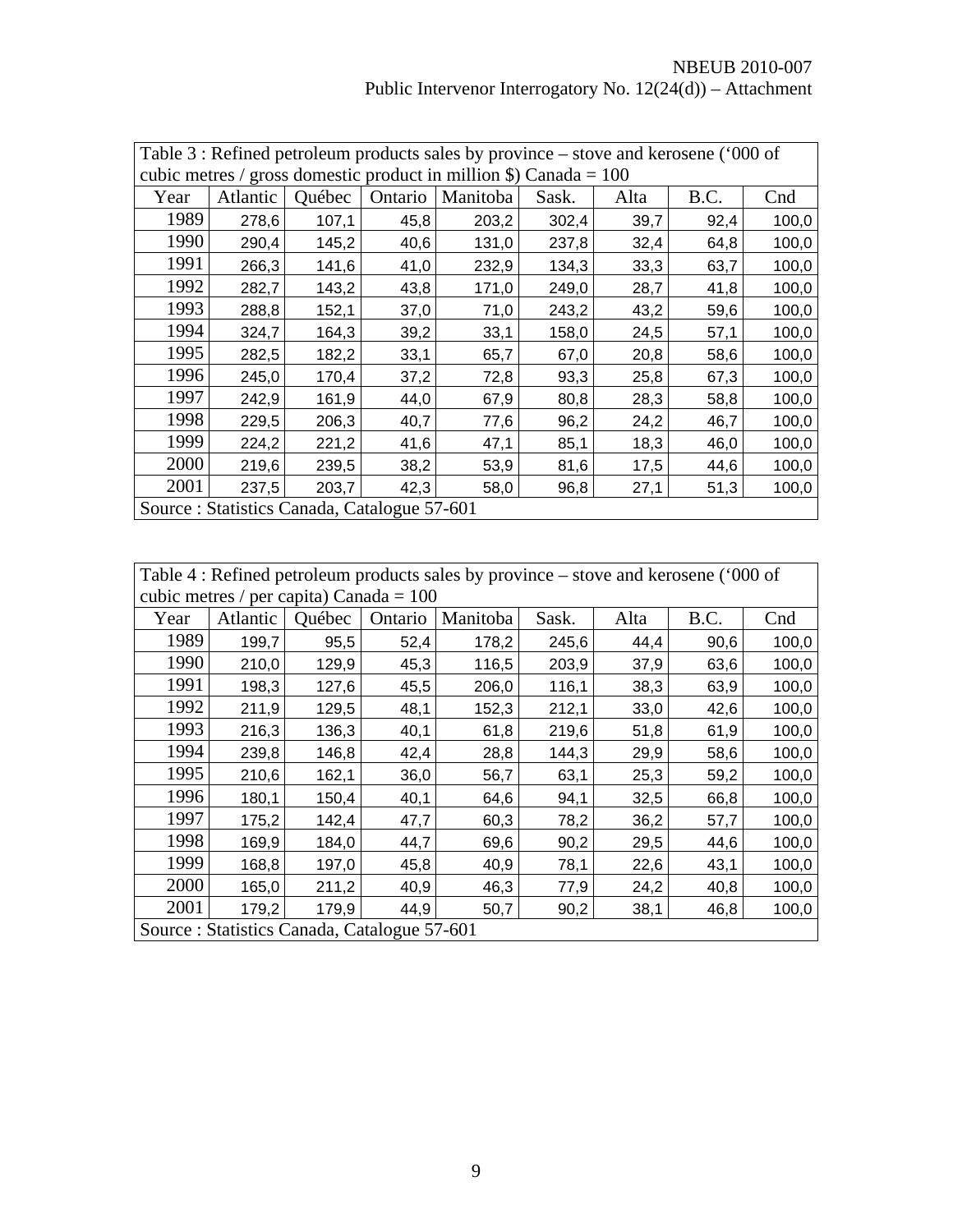|                                                                         | Table 5: Refined petroleum products sales by province – heavy fuel oil ('000 of cubic |        |         |          |       |      |       |       |  |  |
|-------------------------------------------------------------------------|---------------------------------------------------------------------------------------|--------|---------|----------|-------|------|-------|-------|--|--|
|                                                                         | metres / gross domestic product in million \$) Canada = $100$                         |        |         |          |       |      |       |       |  |  |
| Year                                                                    | Atlantic                                                                              | Québec | Ontario | Manitoba | Sask. | Alta | B.C.  | Cnd   |  |  |
| 1989                                                                    | 724,7                                                                                 | 124,5  | 36,4    | 17,5     | 13,1  | 3,8  | 90,3  | 100,0 |  |  |
| 1990                                                                    | 642,1                                                                                 | 122,8  | 45,8    | 19,0     | 14,0  | 6,9  | 100,7 | 100,0 |  |  |
| 1991<br>701,7<br>116,7<br>31,8<br>26,1<br>12,1<br>116,4<br>100,0<br>6,4 |                                                                                       |        |         |          |       |      |       |       |  |  |
| 1992                                                                    | 780,3<br>102,8<br>23,7<br>82,8<br>36,5<br>11,3<br>100,0<br>7,6                        |        |         |          |       |      |       |       |  |  |
| 1993                                                                    | 756,0                                                                                 | 107,2  | 41,7    | 31,5     | 6,8   | 4,1  | 80,6  | 100,0 |  |  |
| 1994                                                                    | 683,6                                                                                 | 115,7  | 48,0    | 34,5     | 17,1  | 7,5  | 83,8  | 100,0 |  |  |
| 1995                                                                    | 769,0                                                                                 | 102,2  | 44,0    | 19,8     | 18,3  | 21,4 | 72,9  | 100,0 |  |  |
| 1996                                                                    | 707,2                                                                                 | 126,7  | 46,8    | 25,1     | 20,8  | 16,3 | 65,4  | 100,0 |  |  |
| 1997                                                                    | 850,5                                                                                 | 125,6  | 32,7    | 39,3     | 26,9  | 7,4  | 62,0  | 100,0 |  |  |
| 1998                                                                    | 773,6                                                                                 | 143,0  | 35,6    | 33,7     | 24,7  | 4,9  | 55,8  | 100,0 |  |  |
| 1999                                                                    | 798,2                                                                                 | 136,4  | 29,9    | 32,4     | 31,6  | 6,1  | 71,2  | 100,0 |  |  |
| 2000                                                                    | 813,0                                                                                 | 143,2  | 28,2    | 31,2     | 30,6  | 3,2  | 72,8  | 100,0 |  |  |
| 2001                                                                    | 702,8                                                                                 | 158,2  | 32,2    | 34,0     | 34,6  | 2,7  | 88,8  | 100,0 |  |  |
|                                                                         | Source: Statistics Canada, Catalogue 57-601                                           |        |         |          |       |      |       |       |  |  |

Table 6 : Refined petroleum products sales by province – heavy fuel oil ('000 of cubic metres / per capita) Canada =

| IICUCS/ | $\mathcal{V}$ ci Capita) Caliaua – TUU |                                             |         |          |       |      |       |       |
|---------|----------------------------------------|---------------------------------------------|---------|----------|-------|------|-------|-------|
| Year    | Atlantic                               | Québec                                      | Ontario | Manitoba | Sask. | Alta | B.C.  | Cnd   |
| 1989    | 519,4                                  | 111,0                                       | 41,5    | 15,3     | 10,6  | 4,2  | 88,6  | 100,0 |
| 1990    | 464,3                                  | 109,9                                       | 51,1    | 16,9     | 12,0  | 8,1  | 98,9  | 100,0 |
| 1991    | 522,6                                  | 105,2                                       | 35,3    | 23,1     | 10,5  | 7,3  | 116,8 | 100,0 |
| 1992    | 584,9                                  | 93,0                                        | 40,1    | 21,1     | 9,6   | 8,8  | 84,3  | 100,0 |
| 1993    | 566,1                                  | 96,1                                        | 45,1    | 27,4     | 6,2   | 4,9  | 83,7  | 100,0 |
| 1994    | 504,9                                  | 103,4                                       | 51,9    | 30,0     | 15,6  | 9,2  | 86,0  | 100,0 |
| 1995    | 573,3                                  | 90,9                                        | 47,8    | 17,1     | 17,2  | 26,0 | 73,6  | 100,0 |
| 1996    | 519,8                                  | 111,8                                       | 50,5    | 22,3     | 21,0  | 20,5 | 64,9  | 100,0 |
| 1997    | 613,6                                  | 110,5                                       | 35,4    | 34,9     | 26,0  | 9,5  | 60,8  | 100,0 |
| 1998    | 572,5                                  | 127,5                                       | 39,0    | 30,3     | 23,2  | 6,0  | 53,3  | 100,0 |
| 1999    | 601,0                                  | 121,5                                       | 32,9    | 28,2     | 29,0  | 7,6  | 66,7  | 100,0 |
| 2000    | 610,7                                  | 126,3                                       | 30,2    | 26,7     | 29,2  | 4,4  | 66,6  | 100,0 |
| 2001    | 530,2                                  | 139,7                                       | 34,1    | 29,7     | 32,2  | 3,8  | 81,0  | 100,0 |
|         |                                        | Source: Statistics Canada, Catalogue 57-601 |         |          |       |      |       |       |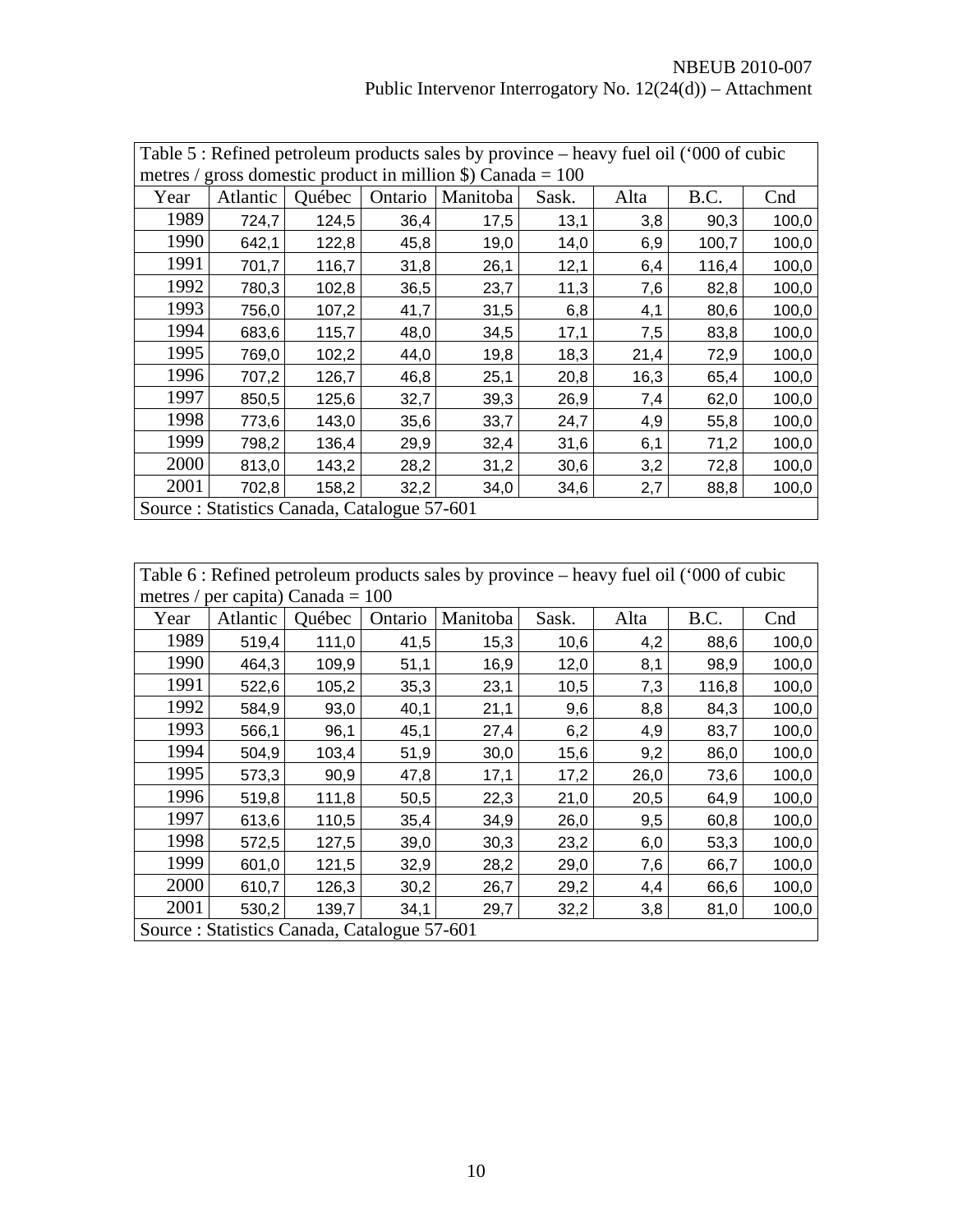|      | Table 7: Natural gas, direct sales by province ('000 of cubic metres / gross domestic |        |         |          |        |      |       |       |  |  |  |
|------|---------------------------------------------------------------------------------------|--------|---------|----------|--------|------|-------|-------|--|--|--|
|      | product in million \$) Canada = $100$                                                 |        |         |          |        |      |       |       |  |  |  |
| Year | Atlantic                                                                              | Québec | Ontario | Manitoba | Sask.  | Alta | B.C.  | Cnd   |  |  |  |
| 1989 | 0,0                                                                                   | 5,7    | 110,0   | 32,3     | 773,6  | 0,0  | 239,3 | 100,0 |  |  |  |
| 1990 | 0,0                                                                                   | 5,1    | 92,8    | 13,7     | 906,0  | 0,0  | 270,4 | 100,0 |  |  |  |
| 1991 | 227,8<br>2,6<br>99,8<br>4,3<br>988,4<br>100,0<br>0,0<br>0,0                           |        |         |          |        |      |       |       |  |  |  |
| 1992 | 2,3<br>80,2<br>119,3<br>1070,4<br>243,4<br>100,0<br>0,0<br>0,0                        |        |         |          |        |      |       |       |  |  |  |
| 1993 | 0,0                                                                                   | 1,7    | 86,3    | 102,3    | 1018,5 | 0,0  | 225,2 | 100,0 |  |  |  |
| 1994 | 0,0                                                                                   | 1,4    | 96,3    | 88,4     | 922,0  | 0,0  | 219,5 | 100,0 |  |  |  |
| 1995 | 0,0                                                                                   | 1,7    | 116,1   | 75,9     | 735,6  | 0,0  | 199,7 | 100,0 |  |  |  |
| 1996 | 0,0                                                                                   | 1,6    | 128,8   | 68,1     | 645,8  | 0,0  | 176,7 | 100,0 |  |  |  |
| 1997 | 0,0                                                                                   | 1,2    | 140,0   | 52,6     | 610,7  | 0,0  | 161,0 | 100,0 |  |  |  |
| 1998 | 0,0                                                                                   | 2,6    | 150,9   | 52,9     | 547,4  | 0,0  | 138,4 | 100,0 |  |  |  |
| 1999 | 0,0                                                                                   | 2,0    | 156,0   | 73,4     | 479,0  | 0,0  | 142,1 | 100,0 |  |  |  |
| 2000 | 0,0                                                                                   | 2,4    | 158,2   | 70,4     | 456,7  | 0,0  | 153,6 | 100,0 |  |  |  |
| 2001 | 3,0                                                                                   | 0,7    | 158,5   | 77,3     | 439,7  | 0,0  | 162,3 | 100,0 |  |  |  |
|      | Source: Statistics Canada, Catalogue 57-601                                           |        |         |          |        |      |       |       |  |  |  |

|         | Table 8 : Natural gas, direct sales by province ('000 of cubic metres / per capita) Canada |  |
|---------|--------------------------------------------------------------------------------------------|--|
| $= 100$ |                                                                                            |  |

| $=100$ |          |                                             |         |          |       |      |       |       |
|--------|----------|---------------------------------------------|---------|----------|-------|------|-------|-------|
| Year   | Atlantic | Québec                                      | Ontario | Manitoba | Sask. | Alta | B.C.  | Cnd   |
| 1989   | 0,0      | 5,1                                         | 125,7   | 28,3     | 628,4 | 0,0  | 234,7 | 100,0 |
| 1990   | 0,0      | 4,5                                         | 103,8   | 12,2     | 776,6 | 0,0  | 265,5 | 100,0 |
| 1991   | 0,0      | 2,4                                         | 110,7   | 3,8      | 854,4 | 0,0  | 228,7 | 100,0 |
| 1992   | 0,0      | 2,1                                         | 87,9    | 106,2    | 911,8 | 0,0  | 247,6 | 100,0 |
| 1993   | 0,0      | 1,5                                         | 93,4    | 89,1     | 919,9 | 0,0  | 233,8 | 100,0 |
| 1994   | 0,0      | 1,2                                         | 104,1   | 76,9     | 842,3 | 0,0  | 225,5 | 100,0 |
| 1995   | 0,0      | 1,5                                         | 126,2   | 65,5     | 693,1 | 0,0  | 201,8 | 100,0 |
| 1996   | 0,0      | 1,4                                         | 139,0   | 60,5     | 650,8 | 0,0  | 175,5 | 100,0 |
| 1997   | 0,0      | 1,0                                         | 151,8   | 46,8     | 591,6 | 0,0  | 157,9 | 100,0 |
| 1998   | 0,0      | 2,3                                         | 165,5   | 47,5     | 513,6 | 0,0  | 132,2 | 100,0 |
| 1999   | 0,0      | 1,8                                         | 171,6   | 63,8     | 439,4 | 0,0  | 133,0 | 100,0 |
| 2000   | 0,0      | 2,1                                         | 169,3   | 60,4     | 436,0 | 0,0  | 140,6 | 100,0 |
| 2001   | 2,3      | 0,6                                         | 168,3   | 67,5     | 409,9 | 0,0  | 148,0 | 100,0 |
|        |          | Source: Statistics Canada, Catalogue 57-601 |         |          |       |      |       |       |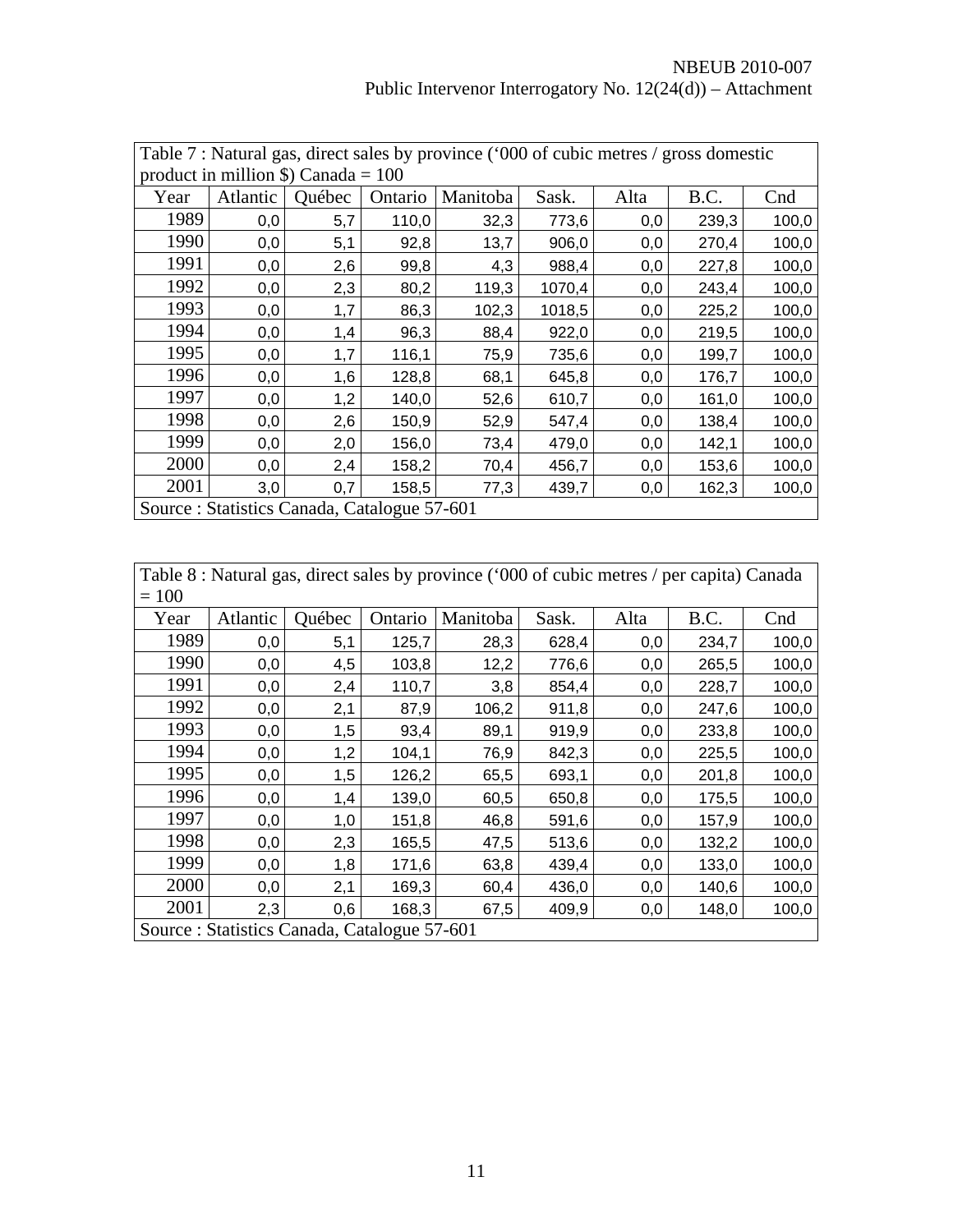|      | Table 9 : Natural gas sales to residential customers ('000 of cubic metres / gross domestic |        |         |          |       |       |       |       |  |
|------|---------------------------------------------------------------------------------------------|--------|---------|----------|-------|-------|-------|-------|--|
|      | product in million $\$ ) Canada = 100                                                       |        |         |          |       |       |       |       |  |
| Year | Atlantic                                                                                    | Québec | Ontario | Manitoba | Sask. | Alta  | B.C.  | Cnd   |  |
| 1989 | 0,0                                                                                         | 19,7   | 114,6   | 145,7    | 232,1 | 227,8 | 100,0 | 100,0 |  |
| 1990 | 0,0                                                                                         | 21,4   | 113,1   | 157,4    | 221,4 | 219,6 | 102,9 | 100,0 |  |
| 1991 | 0,0                                                                                         | 19,3   | 115,1   | 145,3    | 232,0 | 220,5 | 103,1 | 100,0 |  |
| 1992 | 0,0                                                                                         | 20,4   | 121,5   | 137,0    | 216,7 | 211,1 | 95,1  | 100,0 |  |
| 1993 | 0,0                                                                                         | 17,4   | 122,1   | 137,3    | 212,0 | 197,6 | 99,3  | 100,0 |  |
| 1994 | 0,0                                                                                         | 20,9   | 121,7   | 129,7    | 198,3 | 203,5 | 95,4  | 100,0 |  |
| 1995 | 0,0                                                                                         | 19,8   | 118,7   | 134,2    | 197,4 | 212,6 | 95,8  | 100,0 |  |
| 1996 | 0,0                                                                                         | 19,3   | 117,0   | 131,0    | 193,8 | 209,1 | 98,6  | 100,0 |  |
| 1997 | 0,0                                                                                         | 20,6   | 122,1   | 126,2    | 176,8 | 193,8 | 95,6  | 100,0 |  |
| 1998 | 0,0                                                                                         | 20,9   | 106,4   | 128,1    | 198,3 | 227,9 | 113,0 | 100,0 |  |
| 1999 | 0,0                                                                                         | 21,8   | 103,3   | 135,1    | 211,9 | 220,3 | 121,9 | 100,0 |  |
| 2000 | 0,0                                                                                         | 23,3   | 101,2   | 139,0    | 203,7 | 212,1 | 119,0 | 100,0 |  |
| 2001 | 0,0                                                                                         | 21,9   | 101,3   | 134,1    | 222,4 | 204,2 | 123,9 | 100,0 |  |
|      | Source: Statistics Canada, Catalogue 57-601                                                 |        |         |          |       |       |       |       |  |

Table 10 : Natural gas sales to residential customers ('000 of cubic metres / per capita)  $Canada = 100$ 

| Canaua – TUU |          |                                             |         |          |       |       |       |       |
|--------------|----------|---------------------------------------------|---------|----------|-------|-------|-------|-------|
| Year         | Atlantic | Québec                                      | Ontario | Manitoba | Sask. | Alta  | B.C.  | Cnd   |
| 1989         | 0,0      | 17,6                                        | 130,9   | 127,8    | 188,5 | 254,9 | 98,1  | 100,0 |
| 1990         | 0,0      | 19,2                                        | 126,5   | 140,0    | 189,8 | 257,0 | 101,1 | 100,0 |
| 1991         | 0,0      | 17,4                                        | 127,6   | 128,5    | 200,5 | 253,4 | 103,4 | 100,0 |
| 1992         | 0,0      | 18,5                                        | 133,3   | 121,9    | 184,6 | 243,1 | 96,8  | 100,0 |
| 1993         | 0,0      | 15,6                                        | 132,1   | 119,5    | 191,5 | 236,8 | 103,1 | 100,0 |
| 1994         | 0,0      | 18,7                                        | 131,6   | 112,9    | 181,2 | 249,1 | 98,0  | 100,0 |
| 1995         | 0,0      | 17,6                                        | 129,0   | 115,8    | 185,9 | 258,2 | 96,8  | 100,0 |
| 1996         | 0,0      | 17,0                                        | 126,3   | 116,3    | 195,3 | 262,6 | 97,9  | 100,0 |
| 1997         | 0,0      | 18,1                                        | 132,4   | 112,2    | 171,3 | 248,1 | 93,8  | 100,0 |
| 1998         | 0,0      | 18,6                                        | 116,7   | 115,0    | 186,1 | 277,7 | 107,9 | 100,0 |
| 1999         | 0,0      | 19,5                                        | 113,7   | 117,4    | 194,4 | 271,7 | 114,1 | 100,0 |
| 2000         | 0,0      | 20,5                                        | 108,3   | 119,3    | 194,5 | 293,5 | 108,9 | 100,0 |
| 2001         | 0,0      | 19,4                                        | 107,6   | 117,2    | 207,3 | 286,8 | 113,0 | 100,0 |
|              |          | Source: Statistics Canada, Catalogue 57-601 |         |          |       |       |       |       |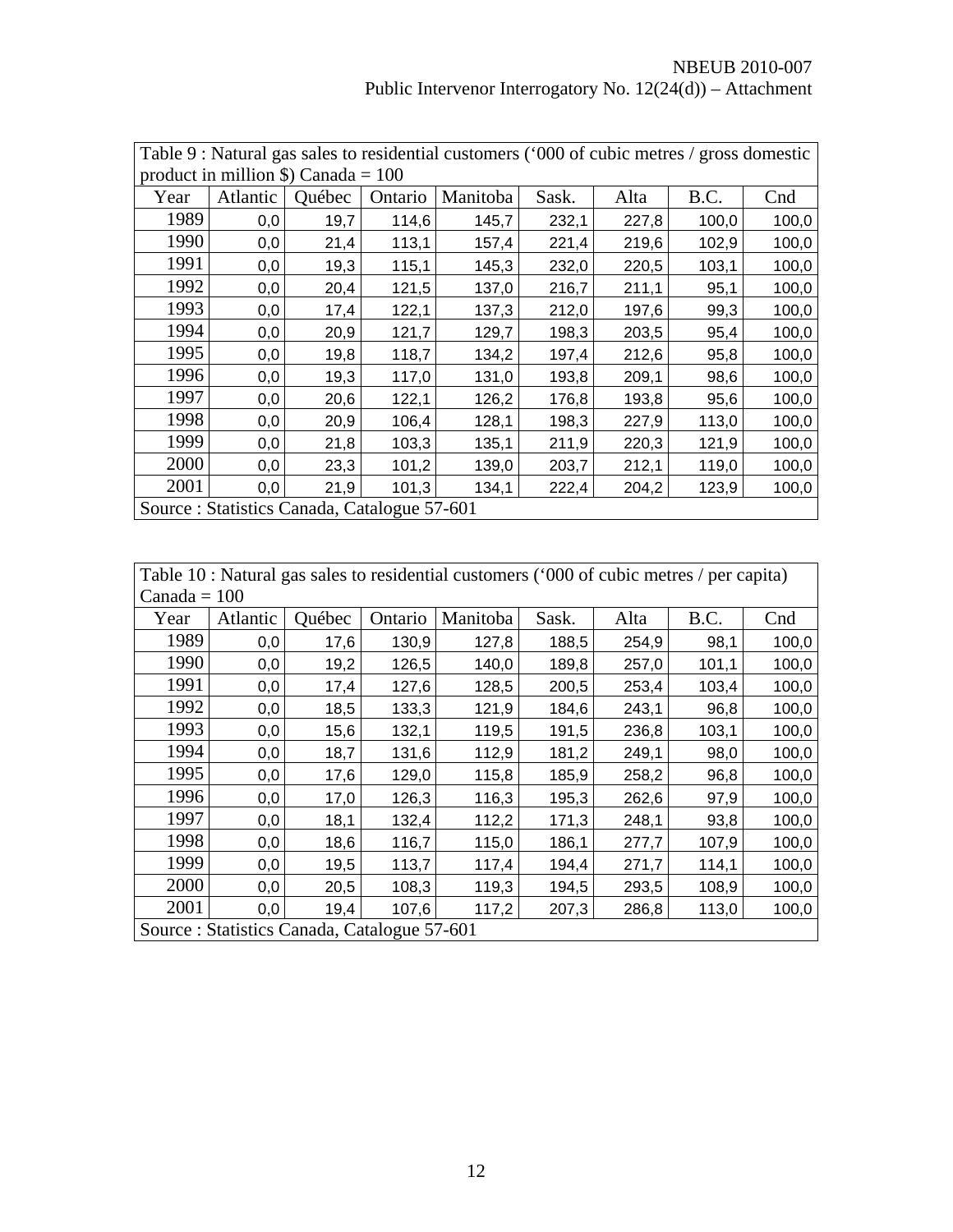|                                                                          | Table 11 : Natural gas sales to commercial customers ('000 of cubic metres / gross |               |         |          |       |       |       |       |  |  |  |
|--------------------------------------------------------------------------|------------------------------------------------------------------------------------|---------------|---------|----------|-------|-------|-------|-------|--|--|--|
| domestic product in million $\$ ) Canada = 100                           |                                                                                    |               |         |          |       |       |       |       |  |  |  |
| Year                                                                     | Atlantic                                                                           | <b>Ouébec</b> | Ontario | Manitoba | Sask. | Alta  | B.C.  | Cnd   |  |  |  |
| 1989                                                                     | 0,0                                                                                | 52,1          | 99,8    | 158,1    | 197,4 | 226,0 | 97,9  | 100,0 |  |  |  |
| 1990                                                                     | 0,0                                                                                | 55,4          | 94,5    | 169,4    | 182,7 | 225,0 | 105,3 | 100,0 |  |  |  |
| 1991<br>100,0<br>54,1<br>98,1<br>162,0<br>184,6<br>220,1<br>103,0<br>0,0 |                                                                                    |               |         |          |       |       |       |       |  |  |  |
| 1992                                                                     | 58,4<br>211,1<br>100,0<br>0,0<br>101,6<br>181,9<br>164,4<br>91,4                   |               |         |          |       |       |       |       |  |  |  |
| 1993                                                                     | 0,0                                                                                | 60,3          | 101,9   | 189,5    | 160,6 | 193,8 | 95,3  | 100,0 |  |  |  |
| 1994                                                                     | 0,0                                                                                | 62,5          | 104,3   | 188,3    | 168,4 | 174,0 | 96,4  | 100,0 |  |  |  |
| 1995                                                                     | 0,0                                                                                | 62,7          | 101,7   | 197,5    | 170,0 | 174,0 | 100,8 | 100,0 |  |  |  |
| 1996                                                                     | 0,0                                                                                | 61,7          | 98,8    | 192,7    | 176,3 | 173,3 | 105,6 | 100,0 |  |  |  |
| 1997                                                                     | 0,0                                                                                | 70,1          | 96,7    | 199,2    | 186,4 | 159,9 | 103,8 | 100,0 |  |  |  |
| 1998                                                                     | 0,0                                                                                | 76,3          | 78,4    | 207,8    | 215,6 | 196,1 | 113,5 | 100,0 |  |  |  |
| 1999                                                                     | 0,0                                                                                | 78,7          | 79,1    | 203,2    | 223,7 | 187,0 | 115,9 | 100,0 |  |  |  |
| 2000                                                                     | 0,0                                                                                | 84,5          | 51,6    | 219,3    | 230,4 | 170,5 | 112,5 | 100,0 |  |  |  |
| 2001                                                                     | 0,0                                                                                | 83,4          | 76,8    | 218,5    | 238,7 | 168,4 | 113,4 | 100,0 |  |  |  |
|                                                                          | Source: Statistics Canada, Catalogue 57-601                                        |               |         |          |       |       |       |       |  |  |  |

| Table 12 : Natural gas sales to commercial customers ('000 of cubic metres / per capita) |  |
|------------------------------------------------------------------------------------------|--|
| $Canada = 100$                                                                           |  |

| Caliqua – TUU |                                             |        |         |          |       |       |       |       |  |  |  |
|---------------|---------------------------------------------|--------|---------|----------|-------|-------|-------|-------|--|--|--|
| Year          | Atlantic                                    | Québec | Ontario | Manitoba | Sask. | Alta  | B.C.  | Cnd   |  |  |  |
| 1989          | 0,0                                         | 46,4   | 114,0   | 138,6    | 160,3 | 252,8 | 96,0  | 100,0 |  |  |  |
| 1990          | 0,0                                         | 49,5   | 105,6   | 150,7    | 156,7 | 263,3 | 103,4 | 100,0 |  |  |  |
| 1991          | 0,0                                         | 48,8   | 108,8   | 143,3    | 159,6 | 253,0 | 103,4 | 100,0 |  |  |  |
| 1992          | 0,0                                         | 52,8   | 111,4   | 161,9    | 140,1 | 243,0 | 93,0  | 100,0 |  |  |  |
| 1993          | 0,0                                         | 54,1   | 110,2   | 165,0    | 145,0 | 232,3 | 99,0  | 100,0 |  |  |  |
| 1994          | 0,0                                         | 55,8   | 112,7   | 163,9    | 153,9 | 213,0 | 99,1  | 100,0 |  |  |  |
| 1995          | 0,0                                         | 55,8   | 110,5   | 170,5    | 160,1 | 211,3 | 101,9 | 100,0 |  |  |  |
| 1996          | 0,0                                         | 54,4   | 106,6   | 171,2    | 177,7 | 217,6 | 104,9 | 100,0 |  |  |  |
| 1997          | 0,0                                         | 61,6   | 104,8   | 177,1    | 180,6 | 204,6 | 101,8 | 100,0 |  |  |  |
| 1998          | 0,0                                         | 68,1   | 86,0    | 186,4    | 202,2 | 239,0 | 108,4 | 100,0 |  |  |  |
| 1999          | 0,0                                         | 70,1   | 87,0    | 176,5    | 205,2 | 230,7 | 108,5 | 100,0 |  |  |  |
| 2000          | 0,0                                         | 74,6   | 55,2    | 188,2    | 219,9 | 235,9 | 103,0 | 100,0 |  |  |  |
| 2001          | 0,0                                         | 73,7   | 81,5    | 190,9    | 222,5 | 236,6 | 103,4 | 100,0 |  |  |  |
|               | Source: Statistics Canada, Catalogue 57-601 |        |         |          |       |       |       |       |  |  |  |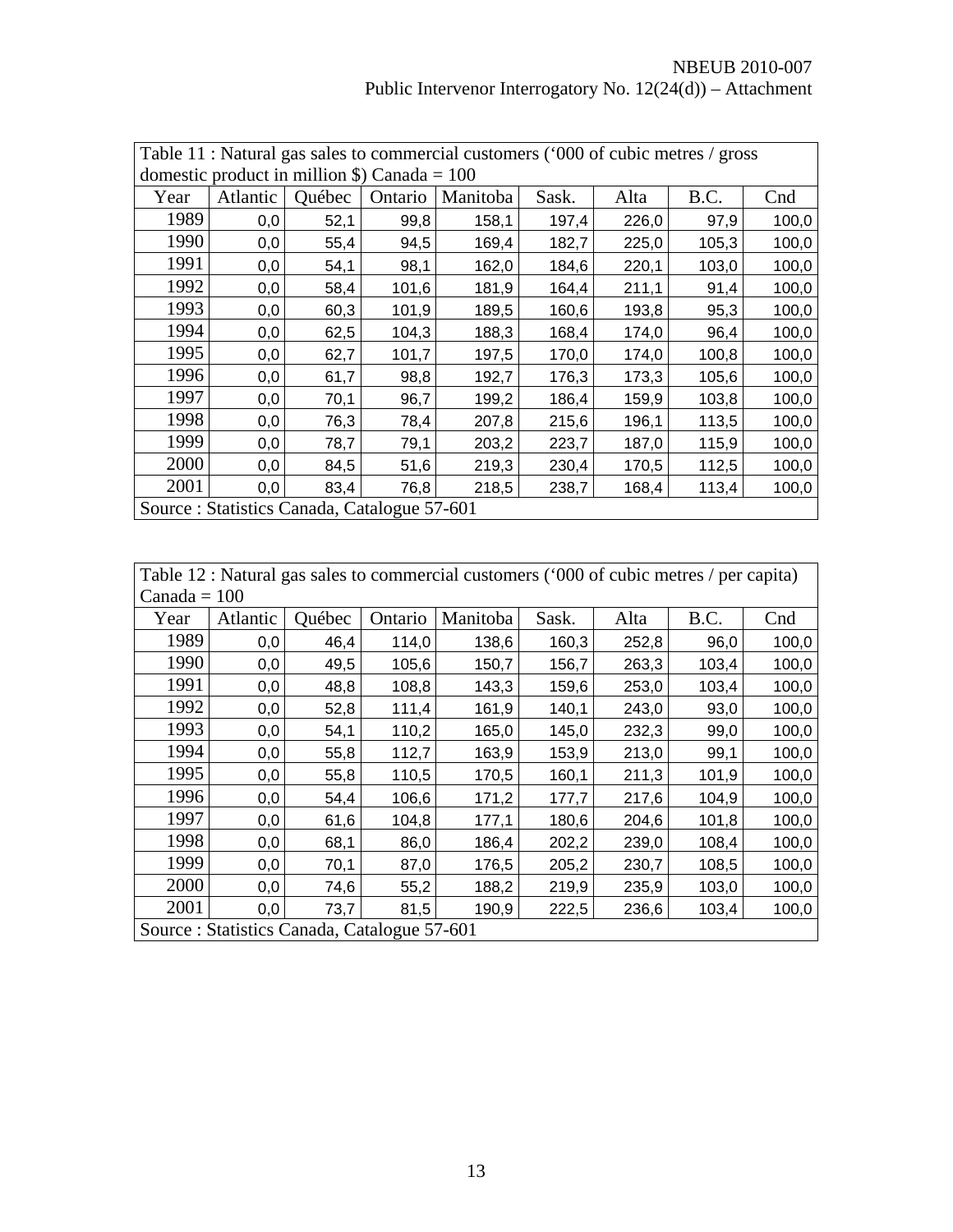| Table 13 : Natural gas sales to industrial customers ('000 of cubic metres / gross |                                                                                  |      |      |      |      |       |      |       |  |  |  |
|------------------------------------------------------------------------------------|----------------------------------------------------------------------------------|------|------|------|------|-------|------|-------|--|--|--|
| domestic product in million $\$ ) Canada = 100                                     |                                                                                  |      |      |      |      |       |      |       |  |  |  |
| Year                                                                               | <b>Ouébec</b><br>B.C.<br>Atlantic<br>Alta<br>Cnd<br>Ontario<br>Manitoba<br>Sask. |      |      |      |      |       |      |       |  |  |  |
| 1989                                                                               | 0,0                                                                              | 54,1 | 76,6 | 48,5 | 13,4 | 426,0 | 83,5 | 100,0 |  |  |  |
| 1990                                                                               | 0,0                                                                              | 59,8 | 78,4 | 54,5 | 12,4 | 414,8 | 59,2 | 100,0 |  |  |  |
| 1991                                                                               | 0,0                                                                              | 60,7 | 78,1 | 58,0 | 7,2  | 426,5 | 52,9 | 100,0 |  |  |  |
| 1992                                                                               | 0,0                                                                              | 62,4 | 81,8 | 11,3 | 6,4  | 433,0 | 44,6 | 100,0 |  |  |  |
| 1993                                                                               | 0,0                                                                              | 62,0 | 77,5 | 13,0 | 3,8  | 429,3 | 50,1 | 100,0 |  |  |  |
| 1994                                                                               | 0,0                                                                              | 60,5 | 73,1 | 13,6 | 7,8  | 447,5 | 41,3 | 100,0 |  |  |  |
| 1995                                                                               | 0,0                                                                              | 68,1 | 62,7 | 16,8 | 3,0  | 476,6 | 37,5 | 100,0 |  |  |  |
| 1996                                                                               | 0,0                                                                              | 72,5 | 55,2 | 16,8 | 1,0  | 490,1 | 28,9 | 100,0 |  |  |  |
| 1997                                                                               | 0,0                                                                              | 75,0 | 46,8 | 18,8 | 1,4  | 498,9 | 29,6 | 100,0 |  |  |  |
| 1998                                                                               | 0,0                                                                              | 79,0 | 29,3 | 24,0 | 1,8  | 563,8 | 31,2 | 100,0 |  |  |  |
| 1999                                                                               | 0,0                                                                              | 83,5 | 23,9 | 30,2 | 2,7  | 580,3 | 13,2 | 100,0 |  |  |  |
| 2000                                                                               | 0,0                                                                              | 77,2 | 19,1 | 29,2 | 2,5  | 539,1 | 16,3 | 100,0 |  |  |  |
| 2001                                                                               | 0,0                                                                              | 71,9 | 14,3 | 25,5 | 3,4  | 553,1 | 12,9 | 100,0 |  |  |  |
| Source: Statistics Canada, Catalogue 57-601                                        |                                                                                  |      |      |      |      |       |      |       |  |  |  |

Table 14 : Natural gas sales to industrial customers ('000 of cubic metres / per capita)  $Canada = 100$ 

|      | $\text{Canada} = 100$                       |        |         |          |       |       |      |       |  |  |  |
|------|---------------------------------------------|--------|---------|----------|-------|-------|------|-------|--|--|--|
| Year | Atlantic                                    | Québec | Ontario | Manitoba | Sask. | Alta  | B.C. | Cnd   |  |  |  |
| 1989 | 0,0                                         | 48,2   | 87,6    | 42,5     | 10,9  | 476,6 | 81,9 | 100,0 |  |  |  |
| 1990 | 0,0                                         | 53,4   | 87,7    | 48,5     | 10,6  | 485,5 | 58,2 | 100,0 |  |  |  |
| 1991 | 0,0                                         | 54,7   | 86,7    | 51,3     | 6,2   | 490,2 | 53,1 | 100,0 |  |  |  |
| 1992 | 0,0                                         | 56,4   | 89,8    | 10,0     | 5,4   | 498,5 | 45,4 | 100,0 |  |  |  |
| 1993 | 0,0                                         | 55,6   | 83,8    | 11,3     | 3,4   | 514,6 | 52,0 | 100,0 |  |  |  |
| 1994 | 0,0                                         | 54,1   | 79,0    | 11,8     | 7,1   | 547,7 | 42,5 | 100,0 |  |  |  |
| 1995 | 0,0                                         | 60,6   | 68,2    | 14,5     | 2,9   | 578,9 | 37,9 | 100,0 |  |  |  |
| 1996 | 0,0                                         | 64,0   | 59,6    | 14,9     | 1,1   | 615,5 | 28,7 | 100,0 |  |  |  |
| 1997 | 0,0                                         | 65,9   | 50,7    | 16,7     | 1,4   | 638,5 | 29,0 | 100,0 |  |  |  |
| 1998 | 0,0                                         | 70,4   | 32,2    | 21,5     | 1,7   | 687,2 | 29,8 | 100,0 |  |  |  |
| 1999 | 0,0                                         | 74,4   | 26,3    | 26,3     | 2,5   | 715,8 | 12,3 | 100,0 |  |  |  |
| 2000 | 0,0                                         | 68,1   | 20,4    | 25,1     | 2,4   | 745,9 | 14,9 | 100,0 |  |  |  |
| 2001 | 0,0                                         | 63,5   | 15,1    | 22,3     | 3,1   | 777,0 | 11,7 | 100,0 |  |  |  |
|      | Source: Statistics Canada, Catalogue 57-601 |        |         |          |       |       |      |       |  |  |  |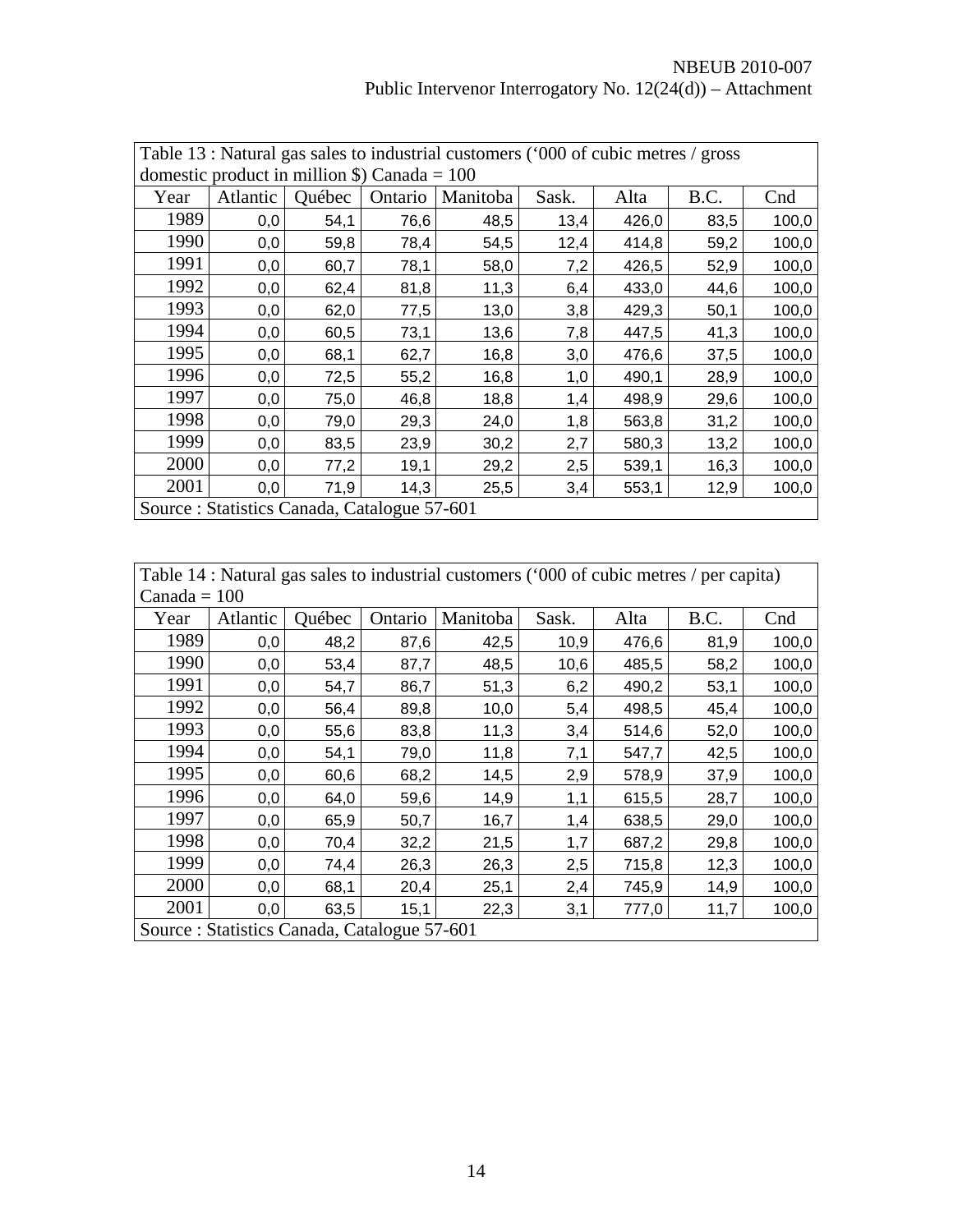| Table 15 : Electricity generation by province (megawatt hours / gross domestic product in |       |     |           |       |       |      |       |      |      |       |       |
|-------------------------------------------------------------------------------------------|-------|-----|-----------|-------|-------|------|-------|------|------|-------|-------|
| million $\text{\$}$ ) Canada = 100                                                        |       |     |           |       |       |      |       |      |      |       |       |
| Year                                                                                      | Nfld  | PEI | <b>NS</b> | NB    | Qc    | Ont  | Man   | Sask | Alta | BC    | Cnd   |
| 1989                                                                                      | 528,5 | 6,9 | 76,6      | 182,7 | 132,8 | 69,3 | 109,6 | 92,3 | 87,8 | 104,0 | 100,0 |
| 1990                                                                                      | 577,6 | 5,4 | 80,9      | 180,7 | 128,5 | 66,8 | 121,8 | 96,0 | 85,5 | 111,6 | 100,0 |
| 1991                                                                                      | 539,2 | 4,4 | 74,3      | 161,6 | 127,9 | 69,6 | 133,4 | 89,6 | 85,2 | 106,4 | 100,0 |
| 1992                                                                                      | 536,4 | 2,0 | 75,1      | 158,8 | 129,3 | 67,6 | 152,8 | 93,5 | 88,7 | 102,6 | 100,0 |
| 1993                                                                                      | 594,5 | 3,4 | 75,4      | 146,3 | 135,0 | 68,3 | 156,4 | 94,5 | 84,7 | 89,0  | 100,0 |
| 1994                                                                                      | 540,1 | 2,3 | 75,5      | 149,8 | 137,7 | 69,0 | 158,3 | 91,3 | 85,9 | 87,8  | 100,0 |
| 1995                                                                                      | 536,2 | 0,9 | 74,6      | 116,6 | 146,4 | 67,6 | 163,8 | 93,6 | 85,9 | 82,9  | 100,0 |
| 1996                                                                                      | 535,6 | 0,5 | 77,7      | 140,2 | 142,8 | 65,8 | 166,3 | 86,4 | 79,8 | 100,1 | 100,0 |
| 1997                                                                                      | 630,2 | 1,2 | 82,1      | 157,8 | 139,8 | 65,0 | 180,7 | 92,2 | 80,5 | 93,3  | 100,0 |
| 1998                                                                                      | 675,7 | 0,1 | 84,9      | 181,9 | 131,8 | 62,9 | 172,9 | 98,0 | 87,3 | 98,6  | 100,0 |
| 1999                                                                                      | 602,8 | 0,5 | 84,2      | 173,8 | 141,0 | 63,8 | 158,0 | 97,6 | 81,2 | 98,7  | 100,0 |
| 2000                                                                                      | 561,0 | 2,6 | 87,4      | 172,6 | 145,7 | 64,5 | 174,3 | 94,5 | 72,7 | 96,9  | 100,0 |
| 2001                                                                                      | 569,3 | 2,5 | 89,5      | 188,3 | 151,2 | 66,4 | 183,3 | 99,7 | 76,1 | 84,6  | 100,0 |
| Source: Statistics Canada, Catalogue 57-601                                               |       |     |           |       |       |      |       |      |      |       |       |

| Table 16 : Electricity generation by province (megawatt hours / per capita) Canada = 100 |                                             |     |           |           |       |      |       |      |       |       |       |
|------------------------------------------------------------------------------------------|---------------------------------------------|-----|-----------|-----------|-------|------|-------|------|-------|-------|-------|
| Year                                                                                     | Nfld                                        | PEI | <b>NS</b> | <b>NB</b> | Qc    | Ont  | Man   | Sask | Alta  | BC    | Cnd   |
| 1989                                                                                     | 342,3                                       | 4,5 | 57,4      | 135,4     | 118,3 | 79,2 | 96,1  | 75,0 | 98,3  | 102,0 | 100,0 |
| 1990                                                                                     | 375,3                                       | 3,7 | 61,6      | 133,8     | 114,9 | 74,6 | 108,3 | 82,3 | 100,0 | 109,5 | 100,0 |
| 1991                                                                                     | 365,0                                       | 3,1 | 58,7      | 121,0     | 115,2 | 77,2 | 118,0 | 77,5 | 97,9  | 106,8 | 100,0 |
| 1992                                                                                     | 357,7                                       | 1,5 | 59,8      | 120,7     | 117,0 | 74,1 | 136,0 | 79,6 | 102,1 | 104,4 | 100,0 |
| 1993                                                                                     | 395,2                                       | 2,5 | 59,0      | 113,2     | 121,0 | 73,9 | 136,1 | 85,3 | 101,5 | 92,4  | 100,0 |
| 1994                                                                                     | 363,6                                       | 1,6 | 57,3      | 115,0     | 123,0 | 74,6 | 137,7 | 83,4 | 105,2 | 90,2  | 100,0 |
| 1995                                                                                     | 364,7                                       | 0,7 | 56,3      | 92,1      | 130,2 | 73,4 | 141,4 | 88,1 | 104,4 | 83,8  | 100,0 |
| 1996                                                                                     | 353,1                                       | 0,3 | 57,6      | 109,7     | 126,0 | 71,0 | 147,7 | 87,1 | 100,2 | 99,4  | 100,0 |
| 1997                                                                                     | 407,5                                       | 0,8 | 60,7      | 119,8     | 122,9 | 70,5 | 160,6 | 89,3 | 103,0 | 91,5  | 100,0 |
| 1998                                                                                     | 460,1                                       | 0,1 | 63,9      | 140,2     | 117,5 | 69,0 | 155,1 | 92,0 | 106,4 | 94,2  | 100,0 |
| 1999                                                                                     | 430,9                                       | 0,3 | 64,4      | 134,6     | 125,6 | 70,2 | 137,2 | 89,6 | 100,2 | 92,3  | 100,0 |
| 2000                                                                                     | 428,0                                       | 1,8 | 65,0      | 131,1     | 128,5 | 69,0 | 149,6 | 90,2 | 100,6 | 88,7  | 100,0 |
| 2001                                                                                     | 425,1                                       | 1,8 | 67,8      | 144,0     | 133,6 | 70,5 | 160,2 | 92,9 | 107,0 | 77,1  | 100,0 |
|                                                                                          | Source: Statistics Canada, Catalogue 57-601 |     |           |           |       |      |       |      |       |       |       |